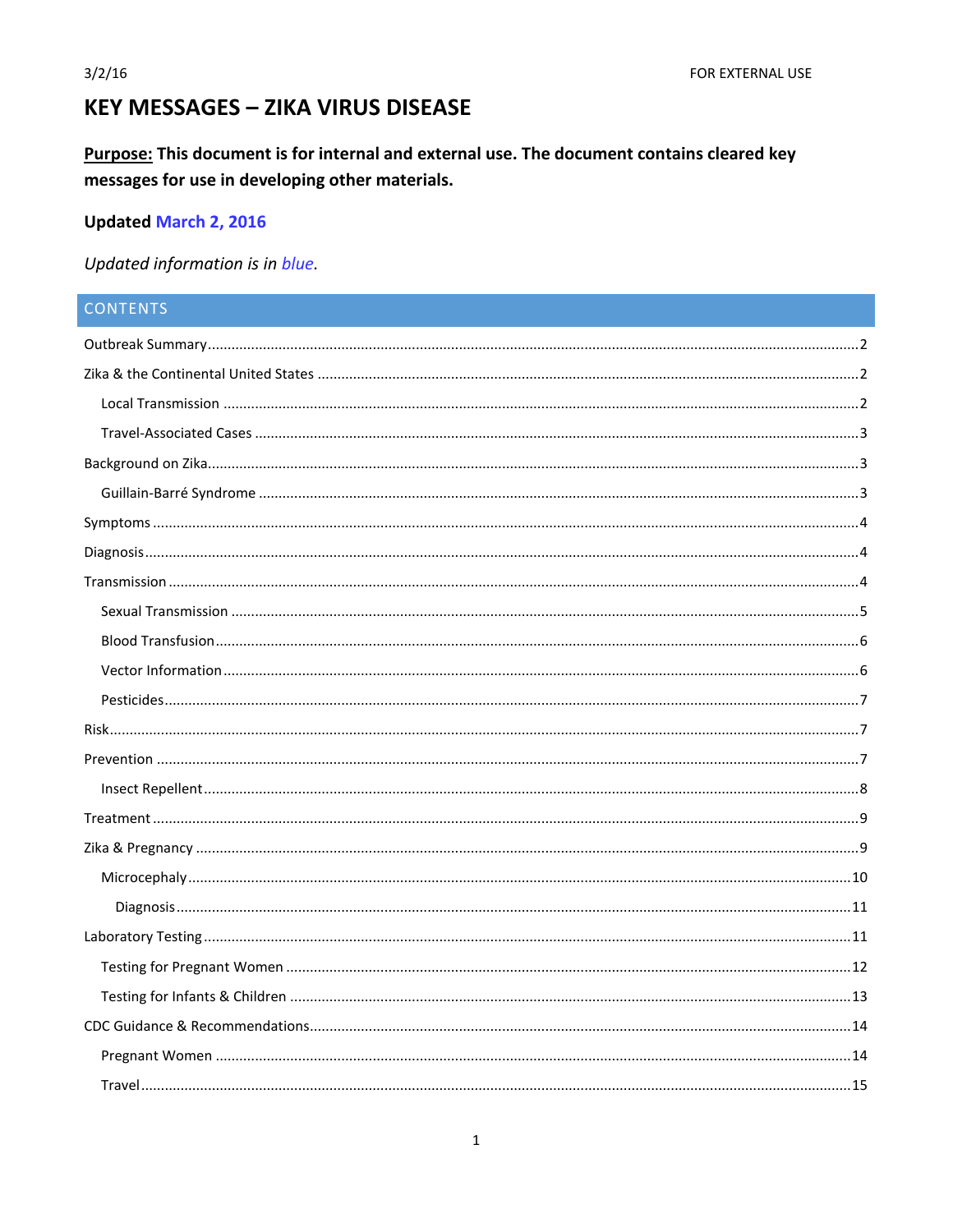| 3/2/16<br><b>FOR EXTERNAL USE</b> |  |
|-----------------------------------|--|
|                                   |  |
|                                   |  |
|                                   |  |
|                                   |  |
|                                   |  |
|                                   |  |
|                                   |  |
|                                   |  |
|                                   |  |
|                                   |  |
|                                   |  |
|                                   |  |
|                                   |  |
|                                   |  |
|                                   |  |

# <span id="page-1-0"></span>OUTBREAK SUMMARY

- Before 2015, Zika virus disease (Zika) outbreaks occurred in areas of Africa, Southeast Asia, and the Pacific Islands.
- In May 2015, the Pan American Health Organization (PAHO) issued an alert regarding the first confirmed Zika virus infections in Brazil.
- **•** Currently, outbreaks are occurring i[n many countries and territories.](http://www.cdc.gov/zika/geo/index.html)
- On January 22, 2016, CDC activated its **Emergency Operations Center** (EOC) to respond to outbreaks of Zika occurring in the Americas and increased reports of birth defects and Guillain-Barré syndrome in areas affected by Zika. On February 8, 2016, CDC elevated its EOC activation to a Level 1, the highest level.
- On February 1, 2016, the World Health Organization (WHO) declared a [Public Health Emergency of International](http://www.who.int/mediacentre/news/statements/2016/1st-emergency-committee-zika/en/)  [Concern](http://www.who.int/mediacentre/news/statements/2016/1st-emergency-committee-zika/en/) (PHEIC) because of clusters of microcephaly and other neurological disorders in some areas affected by Zika.
- On February 8, 2016, President Obama announced a request for \$1.8 billion in emergency funds for several agencies to accelerate research into a vaccine and educate populations at risk for disease.

# <span id="page-1-1"></span>ZIKA & THE CONTINENTAL UNITED STATES

# <span id="page-1-2"></span>LOCAL TRANSMISSION

- Local transmission means that mosquitoes in the area have been infected with Zika virus and can spread it to people.
- In December 2015, the Commonwealth of Puerto Rico, a United States territory, reported its first confirmed locally transmitted Zika virus case.
- Cases of local transmission have recently been confirmed in two other US territories, the United States Virgin Islands and American Samoa.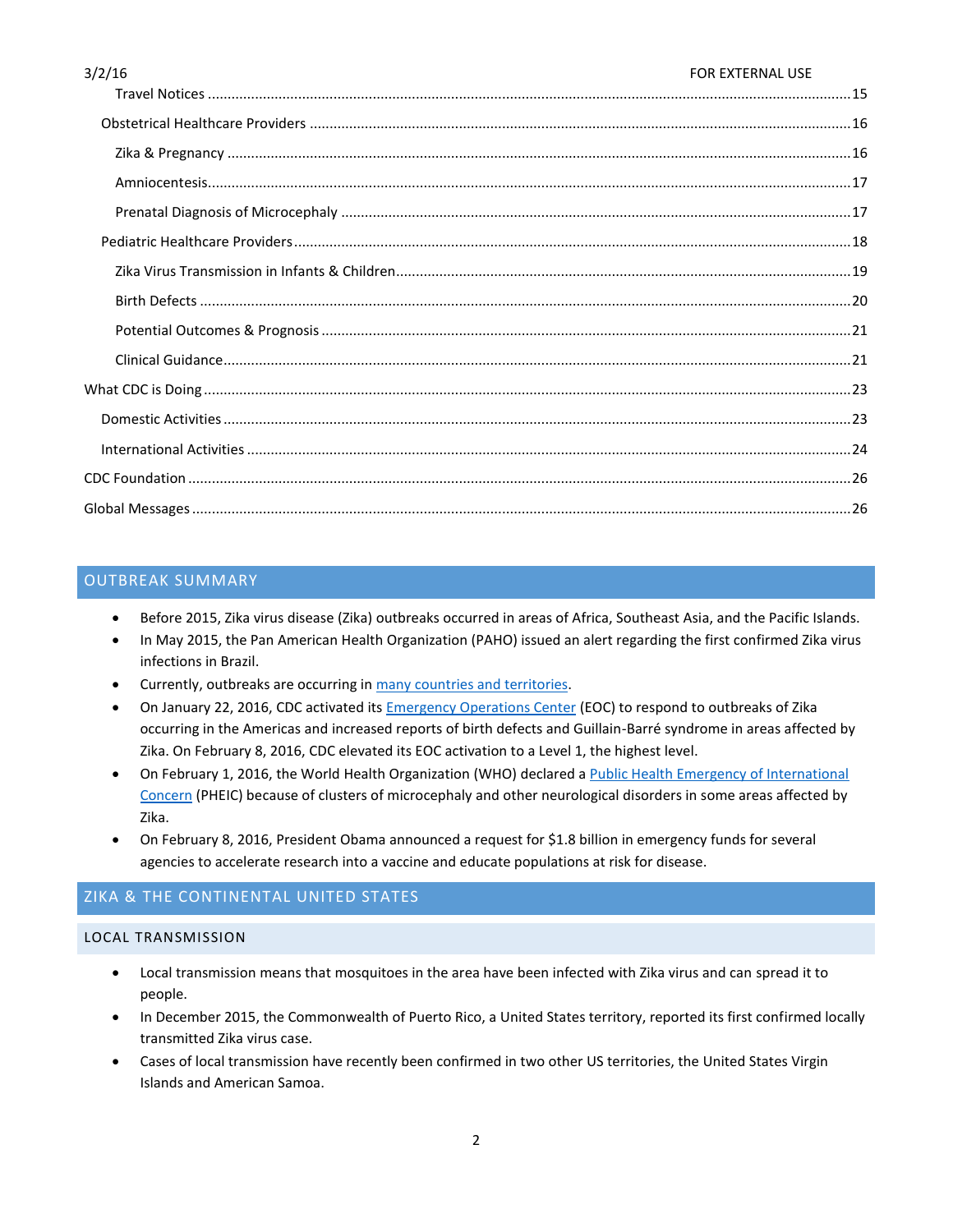- Zika has not been spread by mosquitoes in the continental United States. However, travel-associated cases and cases of sexual transmission have been reported in travelers returning to the United States.
	- $\circ$  With the recent outbreaks in the Americas, the number of Zika cases among travelers visiting or returning to the United States will likely increase.
- CDC monitors and reports to the public cases of Zika, which will helps improve our understanding of how and where Zika is spreading.
- CDC is not able to predict how much Zika virus would spread in the continental United States.
	- Many areas in the United States have the type of mosquitoes that can become infected with and spread Zika virus. However, recent outbreaks in the continental United States of chikungunya and dengue, which are spread by the same type of mosquito, have been relatively small and limited to a small area.
	- o We will maintain and improve our ability to identify and test for Zika and other mosquito-borne diseases.
- For Zika to cause an outbreak in the continental United States, all of the following must happen:
	- o People infected with the virus enter the United States.
	- o An *Aedes* mosquito in the United States bites the infected person during the relatively short time that the virus can be found in the person's blood.
	- o The infected mosquito lives long enough for the virus to multiply and for the mosquito to bite another person.

# <span id="page-2-0"></span>TRAVEL-ASSOCIATED CASES

- A travel-associated (or imported) case means that a person with Zika became infected due to someone traveling to an area with active Zika transmission. This includes a traveler becoming infected and anyone infected by that traveler.
	- o Zika virus can be sexually transmitted by a man to his partners.
	- o Zika virus can be passed from a pregnant woman to her fetus during pregnancy or at delivery.
- As of February 17, 2016, US states had reported a total of 82 travel-associated Zika cases to CDC.
	- o As of February 22, 2016, US states had reported 3 sexually transmitted cases of Zika.
- As an arboviral disease (a group of viruses spread by mosquitoes, ticks, or other arthropods), Zika is a nationally notifiable disease. Healthcare providers are required to report suspected cases to their state or local health departments to facilitate diagnosis and reduce the risk of local transmission.
	- o State health departments are encouraged to report laboratory-confirmed cases to CDC through ArboNET, the national surveillance system for arboviral diseases.
- CDC continues to work with states to monitor for mosquito-borne diseases, including Zika.

# <span id="page-2-1"></span>BACKGROUND ON ZIKA

- Zika virus was first discovered in a monkey in the Zika Forest of Uganda in 1947.
- Before 2007, at least 14 cases of Zika had been documented, although other cases were likely to have occurred and were not reported.
- Zika outbreaks have probably occurred in many locations. Because the symptoms of Zika are similar to those of many other diseases, many cases may not have been recognized.
- Mosquitoes that spread Zika virus are aggressive daytime biters, but they can also bite at night.

# <span id="page-2-2"></span>GUILLAIN-BARRÉ SYNDROME

 The Brazil Ministry of Health has reported an increased number of people who have been infected with Zika virus who also have Guillain-Barré syndrome (GBS). CDC is working with Brazil to study the possibility of a link between Zika and GBS.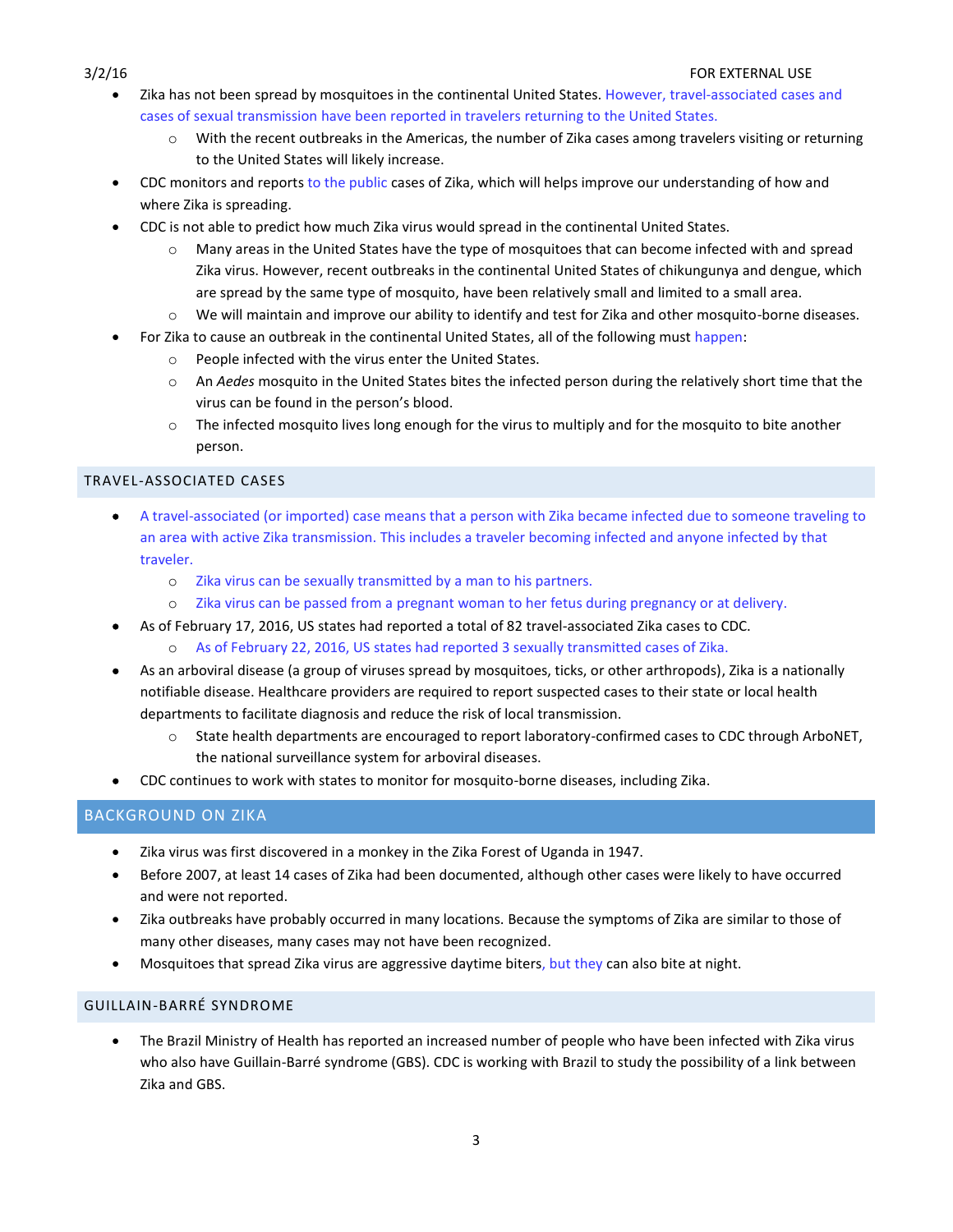- GBS is an uncommon sickness of the nervous system in which a person's own immune system damages the nerve cells, causing muscle weakness, and sometimes, paralysis.
- GBS symptoms include weakness of the arms and legs that is usually the same on both sides of the body.
- These symptoms can last a few weeks or several months. Although most people fully recover from GBS, some people have permanent damage, and in 1 out of 20 cases people have died.
- Researchers do not fully understand what causes GBS. Most people with GBS report an infection before they have GBS symptoms. Rarely, vaccination has also been associated with the onset of GBS (for example, the 1976 Swine influenza vaccine).
- An estimated 3,000 to 6,000 people, or 1-2 cases for every 100,000 people, develop GBS each year in the U.S. Most cases of GBS occur for no known reason, and true "clusters" of cases of GBS are very unusual.
- If you want to know more about the number of GBS cases in a certain area, contact the state or local health department in the state where the cases happen. CDC collaborates with state and local health departments to investigate reports of possibly unusually large numbers or "clusters" of GBS cases.
	- o We do not yet know if there is a connection between GBS and Zika virus infection. It is difficult to determine if any particular pathogen or germ "causes" GBS.

# <span id="page-3-0"></span>SYMPTOMS

- The most common symptoms of Zika virus disease are
	- o Fever
	- o Rash
	- o Joint pain
	- o Conjunctivitis (red eyes)
- Other symptoms include
	- o Muscle pain
	- o Headache
- Most people infected with Zika virus won't even know they have the disease because they won't have symptoms.
- The sickness is usually mild with symptoms lasting for several days to a week.
- People usually don't get sick enough to go to the hospital, and they very rarely die of Zika.

# <span id="page-3-1"></span>**DIAGNOSIS**

- To diagnose Zika, your healthcare provider will ask you about any recent travel and any signs and symptoms you may have. A blood test is the only way to confirm a Zika infection.
- See your doctor if you develop symptoms (fever, rash, joint pain, red eyes) and you live in or have recently traveled to an area with Zika. Tell your doctor that you traveled to an area with Zika.
- Your doctor may order blood tests to look for Zika or other similar viral diseases like dengue or chikungunya.

# <span id="page-3-2"></span>**TRANSMISSION**

- Zika virus is spread to people primarily through the bite of an infected *Aedes* species mosquito (*A. aegypti* and *A. albopictus*).
	- $\circ$  Mosquitoes that spread Zika virus are aggressive daytime biters, but they can also bite at night.
- A pregnant woman can pass Zika virus to her fetus during pregnancy. We are studying how Zika affects pregnancies.
- To date, there are no reports of infants getting Zika through breastfeeding. Because of the benefits of breastfeeding, mothers are encouraged to breastfeed even in areas where Zika virus is found.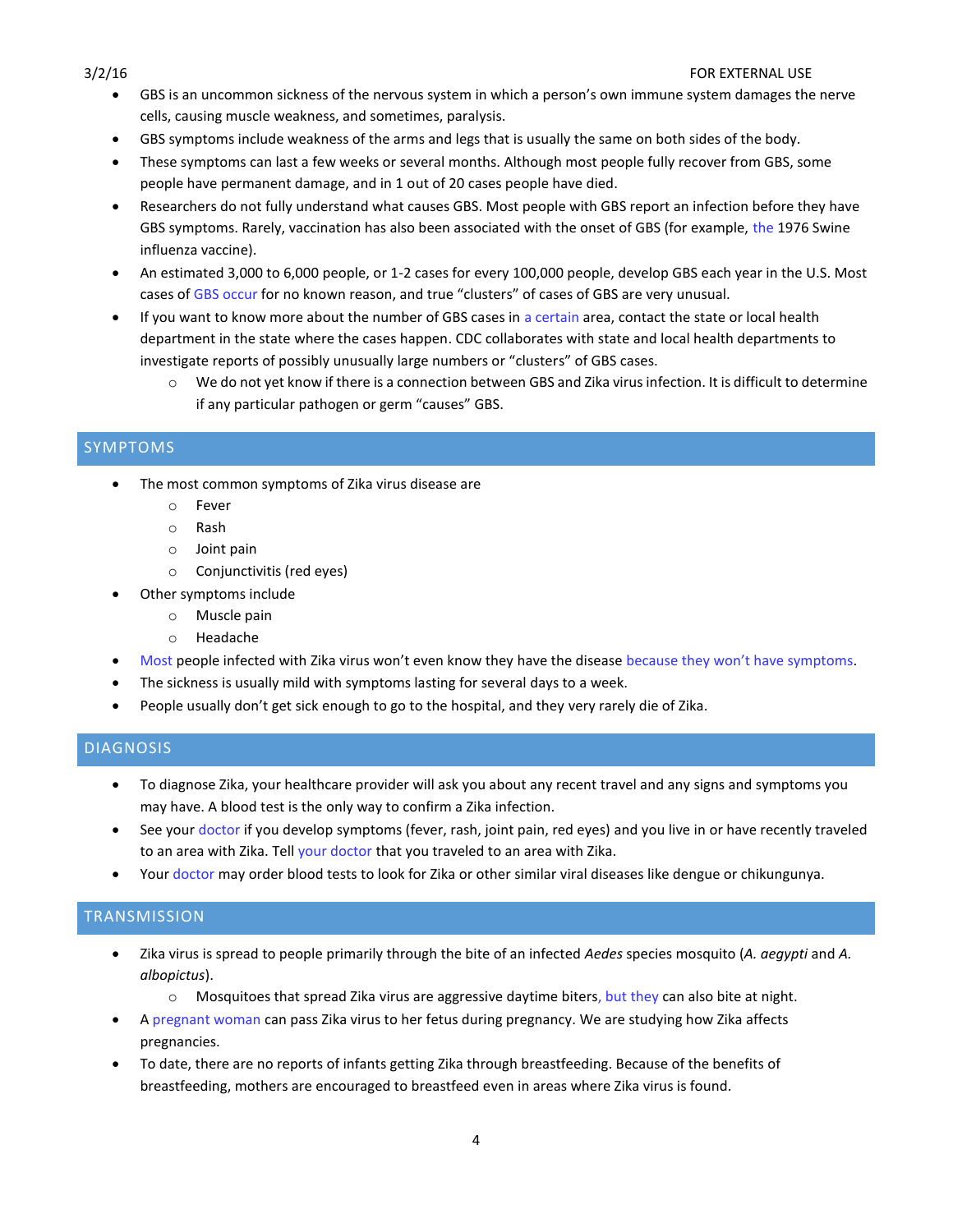Although mosquito bites are the main way that Zika virus is spread, Zika virus can also spread when an infected man has sex with his partners.

# <span id="page-4-0"></span>SEXUAL TRANSMISSION

- What we know
	- $\circ$  Zika virus can be sexually transmitted by a man to his partners.
	- $\circ$  In the known cases of likely sexual transmission, the men developed Zika symptoms, but the virus can be transmitted before, during, and after symptoms develop.
	- o The virus can be present in semen longer than in blood.
- What we do not know
	- o How long the virus can stay in the semen of men who have had Zika.
	- o If infected men who never develop symptoms can have Zika virus in their semen.
	- $\circ$  If infected men who never develop symptoms can transmit Zika virus through sex.
	- o If a woman can transmit Zika virus to her sex partners.
	- o If Zika can be spread through oral sex.
		- Although there are no known cases of Zika transmission from mouth-to-penis oral sex, Zika is known to be spread from semen.
		- It is not known if Zika can be spread from other body fluids that may be exchanged during oral sex, including saliva and vaginal fluids.
- One report found the virus in semen at least 2 weeks after symptoms of infection began. Another report found the virus in semen at least 62 days after symptoms of infection began. In both cases, no follow up testing was done to determine when the men no longer had Zika virus in their semen.
- For men who live in or traveled to an area with Zika virus
	- $\circ$  If the man's partner is pregnant, the couple should either [use condoms](http://www.cdc.gov/condomeffectiveness/male-condom-use.html) (warning: this link contains sexually graphic images) the right way every time they have vaginal, anal, and oral (mouth-to-penis) sex, or not have sex during the pregnancy.
		- Condoms can also help prevent getting HIV and other sexually transmitted diseases.
	- o Men who live in or are traveling to an area with Zika transmission should also take steps to prevent mosquito bites.
	- $\circ$  If a man develops symptoms of Zika virus illness during his travel or within 2 weeks after he returns, he should see his doctor to see if he has Zika virus or another illness.
- If a woman thinks her male partner may have or had Zika, she should talk to her doctor about his travel history, including how long he stayed, whether or not he took steps to prevent getting mosquito bites, and whether or not she had sex without a condom since his return.
- Anyone concerned about getting Zika from sex can [use condoms](http://www.cdc.gov/condomeffectiveness/male-condom-use.html) (warning: this link contains sexually graphic images) the right way every time they have vaginal, anal, or oral (mouth-to-penis) sex.
- Not having sex is the best way to be sure that someone does not get sexually transmitted Zika virus.
	- $\circ$  If a person is sexually active, using latex condoms the right way every time they have vaginal, anal, or oral (mouth-to-penis) sex can reduce the chance that they can get Zika virus from sex.
- Only people whose male sex partners have traveled to or live in an area with Zika need to be concerned about potential sexual transmission of Zika virus.
- There are tests to detect Zika virus in semen but they are not widely available. The results of the tests are difficult to interpret, so testing of semen is not recommended at the present time. We may change this recommendation as we learn more.
- CDC has resources on [condom effectiveness](http://www.cdc.gov/condomeffectiveness/index.html) an[d using male condoms](http://www.cdc.gov/condomeffectiveness/male-condom-use.html) (warning: this link contains sexually graphic images).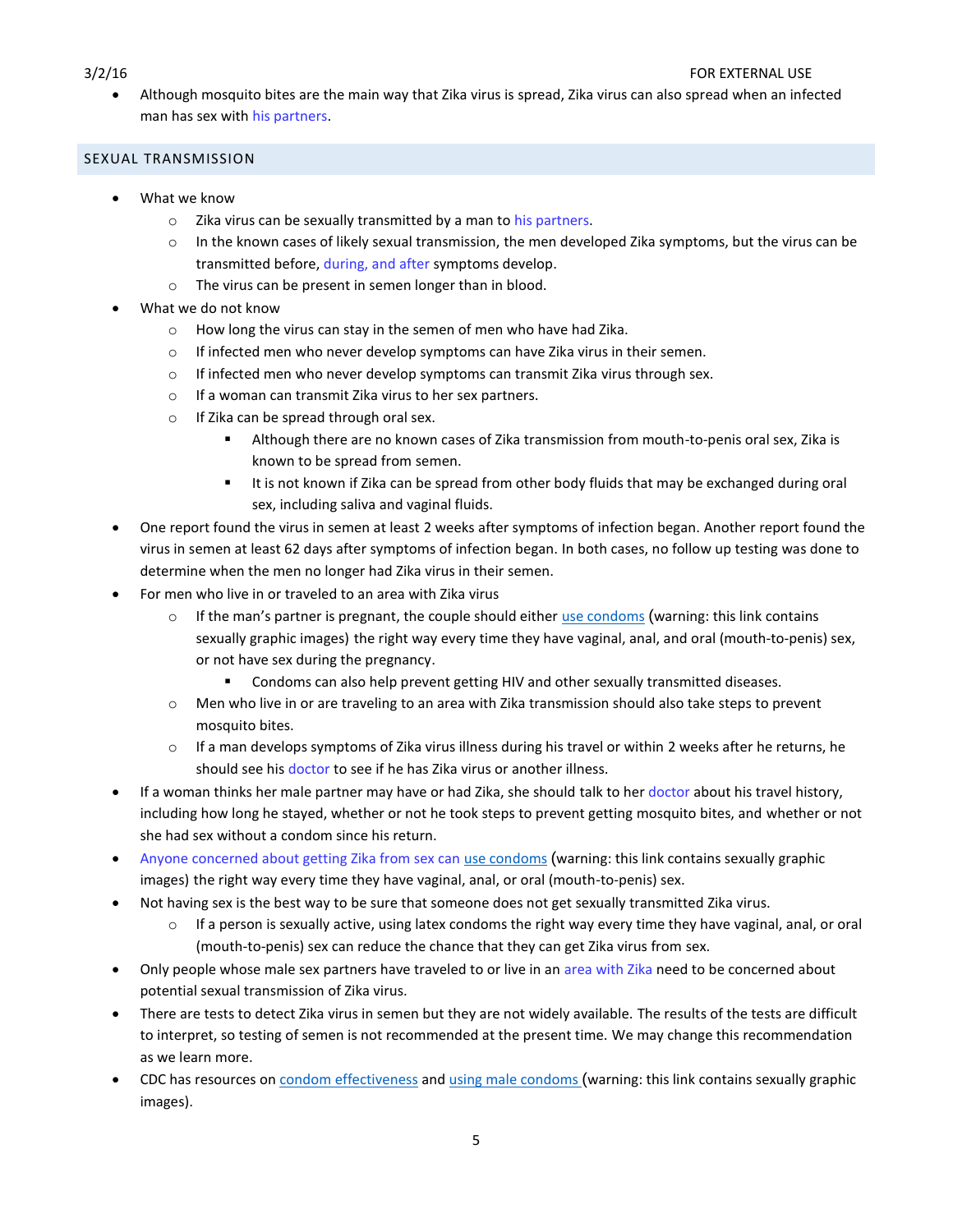# <span id="page-5-0"></span>BLOOD TRANSFUSION

- There is a strong possibility that Zika virus can be spread through blood transfusions. Because most people infected with the Zika virus don't show any symptoms, they may not know they have been infected.
- Multiple reports of Zika virus being spread through transfusions in Brazil are being investigated.
- To date, there have not been any confirmed cases of blood transfusion transmission in the United States.
- Zika virus currently poses a low risk to the US blood supply, but this could change depending on how many people in the United States become infected with the virus.
- Currently, there are no Food and Drug Administration (FDA)-licensed blood donor laboratory screening tests available to detect Zika virus in blood. Therefore, the best way to protect the US blood supply is to screen blood donors using a donor history questionnaire and ask about recent travel to areas where Zika is spreading.
- FDA release[d Recommendations for Donor Screening, Deferral and Product Management to Reduce the Risk of](http://www.fda.gov/downloads/BiologicsBloodVaccines/GuidanceComplianceRegulatoryInformation/Guidances/Blood/UCM486360.pdf)  [Transfusion-Transmission of Zika Virus.](http://www.fda.gov/downloads/BiologicsBloodVaccines/GuidanceComplianceRegulatoryInformation/Guidances/Blood/UCM486360.pdf)
	- o The newly released FDA guidance recommends steps for screening, deferral, and product management to reduce the risk of Zika virus spreading through blood transfusions.
- CDC is working with partners to learn more about Zika and blood safety.

# <span id="page-5-1"></span>VECTOR INFORMATION

- A mosquito can transmit Zika virus through bites. Not all people who are infected will get sick.
- To produce eggs, the female mosquito bites people to feed on blood. When feeding, a mosquito will pierce the skin (like a needle) and inject saliva into a person's skin. This allows the disease-causing germ (for example, the Zika virus) into the site.
- Flies do not spread Zika. Only a small number of fly species will bite people. When a fly bites, it creates a wound and laps blood up from the site. When a fly bites, it does not directly inject saliva into the bite like a mosquito does.
	- o Flies spread some diseases but fewer germs than mosquitoes because their feeding habits are different.
- In addition to Zika, the most common viruses and parasites transmitted through mosquito bites are:
	- o Chikungunya
	- o Dengue
	- o Eastern equine encephalitis
	- o Filariasis, including dirofilaria, which causes dog heartworm
	- o Jamestown Canyon virus disease
	- o Japanese encephalitis
	- o LaCrosse encephalitis
	- o Malaria
	- o Rift Valley fever
	- o Ross River virus disease
	- o St. Louis encephalitis
	- o Venezuelan equine encephalitis
	- o Western equine encephalitis
	- o Yellow fever
- Not all *Aedes* species spread Zika virus. At this time, we don't know if there are other mosquito species that could spread Zika virus.
- Once a mosquito is infected with Zika virus, it will remain infected for life. A mosquito lifespan is up to 30 days. There is no evidence that a mosquito infected with Zika will have a shorter than expected lifespan.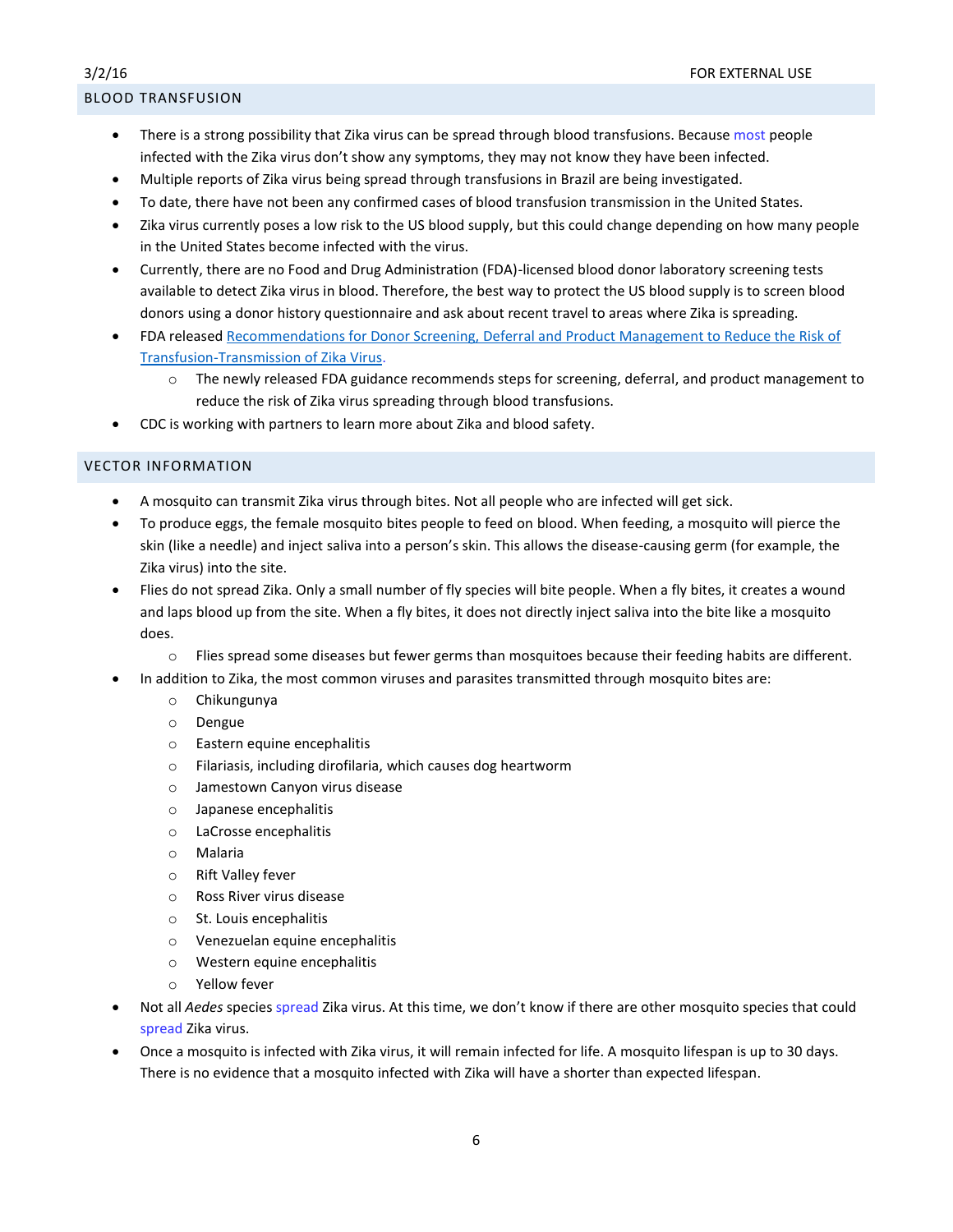- Spread of Zika virus from an infected female mosquito to her eggs has not been well studied but researchers think the likelihood is generally very low.
- There are no data to link genetically modified mosquitoes released by Oxitec and the Zika outbreak or cases of microcephaly in Brazil. Oxitec released mosquitoes in only a few towns in Brazil. Occurrence of the Zika outbreak and cases of microcephaly have been reported from most states in Brazil.
	- $\circ$  Before Oxitec could release genetically modified mosquitoes in communities, the Brazilian government had to approve. These genetically modified mosquitoes have not been associated with or expected to cause any harmful effects in people.

# <span id="page-6-0"></span>**PESTICIDES**

- Several media reports in February 2016 suggested that a pesticide called pyriproxyfen might be linked with microcephaly. These media reports appear to be based on a February 3 publication authored by an Argentine physicians organization, which claims that the use of pyriproxyfen in drinking water in Brazil is responsible for the country's increase in microcephaly cases.
- WHO has approved the use of pyriproxyfen for the control of disease-carrying mosquitoes.
- Pyriproxyfen is a registered pesticide in Brazil and other countries, it has been used for decades, and it has not been linked with microcephaly.
- Exposure to pyriproxyfen does not explain recent study results showing the presence of Zika virus in the brains of infants born with microcephaly.
- CDC is working closely with international partners to study infants with microcephaly to better understand what role various factors, including Zika virus, may play in this birth defect.

# <span id="page-6-1"></span>RISK

- Anyone who lives in or travels to an area where Zika virus is found and has not already been infected with Zika virus can get it from mosquito bites.
- Zika can also be spread during sex from a man who has Zika in his semen to his sex partners. [Using condoms](http://www.cdc.gov/condomeffectiveness/male-condom-use.html) (warning: this link contains sexually graphic images) the right way every time you have vaginal, anal, and oral (mouth-to-penis) sex can reduce the chance that you can get Zika from sex.
- Based on information about similar infections, once you have been infected with Zika virus, you are likely to be protected from future infections.
- Zika virus testing has been recommended to establish a diagnosis of infection. Testing blood or semen is not recommended to determine the risk of sexual transmission of Zika virus.
	- o Because Zika virus can remain in semen longer than blood, someone might have a negative blood test but a positive semen test. The results of the tests are difficult to interpret.
	- o Studies are underway to better understand the performance of these tests and how best to interpret the results. As additional information becomes available, CDC will share it.

# <span id="page-6-2"></span>**PREVENTION**

- There is no vaccine to prevent Zika virus disease.
- The best way to prevent diseases spread by mosquitoes is to protect yourself and your family from mosquito bites.
	- o Wear long-sleeved shirts and long pants.
	- o Stay in places with air conditioning and window and door screens to keep mosquitoes outside.
	- o Treat your clothing and gear with permethrin or buy pre-treated items.
	- o Us[e Environmental Protection Agency \(EPA\)-registered insect repellents.](http://www.epa.gov/insect-repellents/find-insect-repellent-right-you) Always follow the product label instructions.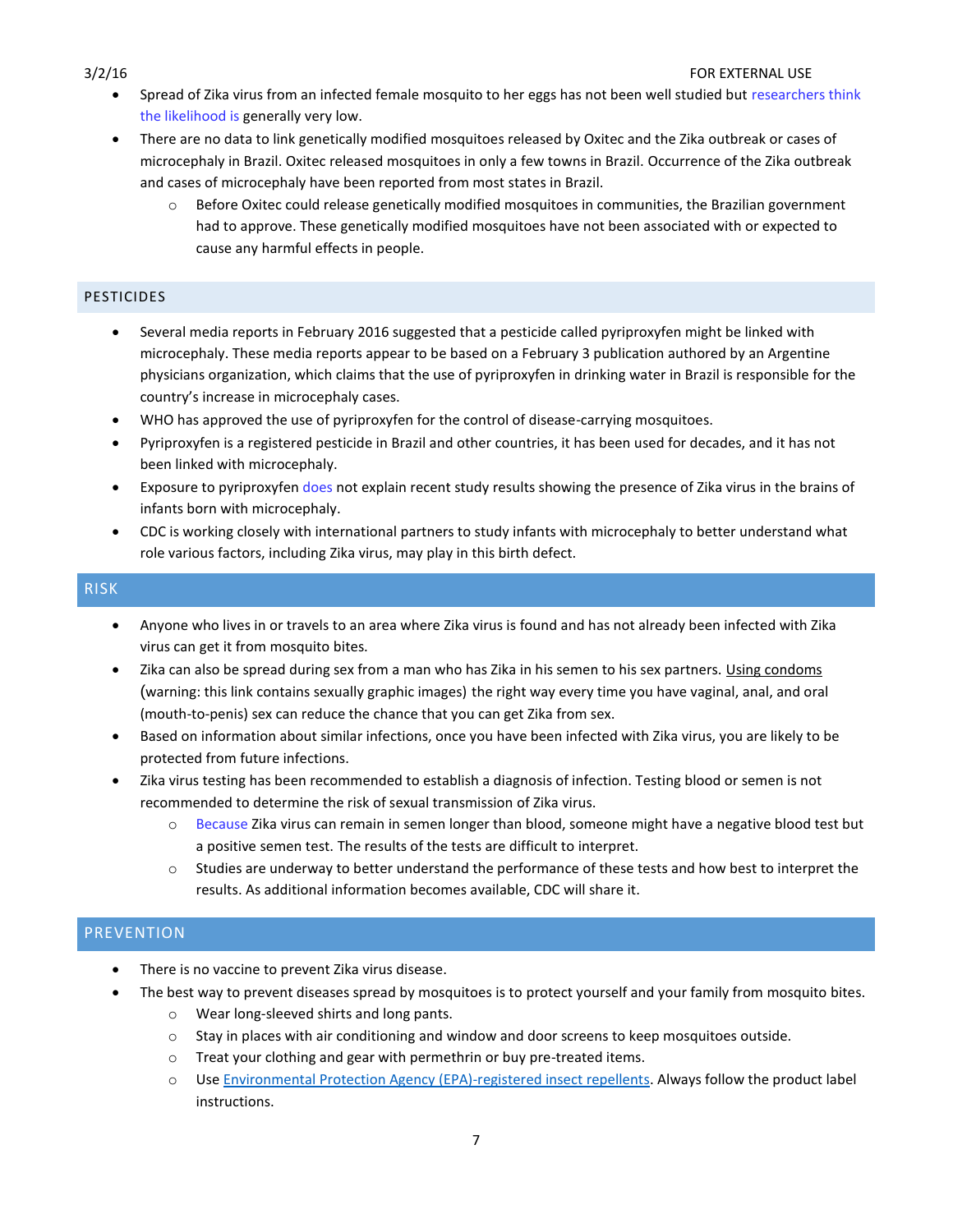- When used as directed, these insect repellents are proven safe and effective even for pregnant and breastfeeding women.
- Do not use insect repellents on babies younger than 2 months old. Products containing paramenthane-diol should not be used on children younger than 3 years old.
- Mosquito netting can be used to cover babies younger than 2 months old in carriers, strollers, or cribs to protect them from mosquito bites.
- Do not use oil of lemon eucalyptus on children younger than 3 years old.
- $\circ$  Sleep under a mosquito bed net if air conditioned or screened rooms are not available or if sleeping outdoors.
- During the first week of infection, Zika virus can be found in a person's blood and can pass from an infected person to a mosquito through mosquito bites. An infected mosquito can then spread the virus to other people.
	- o To help prevent others from getting sick, strictly follow steps to prevent mosquito bites during the first week of illness.
- If you are a man who lives in or has traveled to an area with Zika
	- $\circ$  If your partner is pregnant, either [use condoms](http://www.cdc.gov/condomeffectiveness/male-condom-use.html) (warning: this link contains sexually graphic images) the right way every time you have vaginal, anal, and oral (mouth-to-penis) sex, or don't have sex during the pregnancy.
	- o Men who have traveled to an area with Zika should consider using condoms the right way, every time they have sex to protect their sexual partners.
- If you are concerned about getting Zika from a male sex partner
	- $\circ$  You can [use condoms](http://www.cdc.gov/condomeffectiveness/male-condom-use.html) (warning: this link contains sexually graphic images) the right way every time you have vaginal, anal, and oral (mouth-to-penis) sex. Condoms also prevent HIV and other STDs. Not having sex is the best way to be sure that you do not get Zika from sex.
- If you have a baby or child
	- o Do not use insect repellent on babies younger than 2 months old.
	- o Do not use oil of lemon eucalyptus insect repellents on children younger than 3 years old.
	- o Dress your child in clothing that covers arms and legs
	- o Cover crib, stroller, and baby carrier with mosquito netting.
	- o Do not apply insect repellent onto a child's hands, eyes, mouth, and cut or irritated skin.
	- o Adults: Spray insect repellent onto your hands and then apply to a child's face.

# <span id="page-7-0"></span>INSECT REPELLENT

- CDC recommends using [EPA-registered insect repellents.](http://www.epa.gov/insect-repellents/find-insect-repellent-right-you) Choosing an EPA-registered repellent ensures the EPA has evaluated the product for effectiveness.
- Insect repellents registered by the EPA repel the mosquitoes that spread Zika and other viruses like dengue, chikungunya and West Nile.
- When used as directed, these insect repellents are proven safe and effective even for pregnant and breastfeeding women.
- Always follow the product label instructions.
- Reapply insect repellent as directed.
- Do not spray repellent on the skin under clothing.
- If you are also using sunscreen, apply sunscreen before applying insect repellent.
- Treat clothing and gear with permethrin or buy permethrin-treated items.
	- o The EPA has reviewed scientific studies on the use of permethrin-treated clothing. Based on EPA's review, there is no evidence of reproductive or developmental effects to mother or child following exposure to permethrin.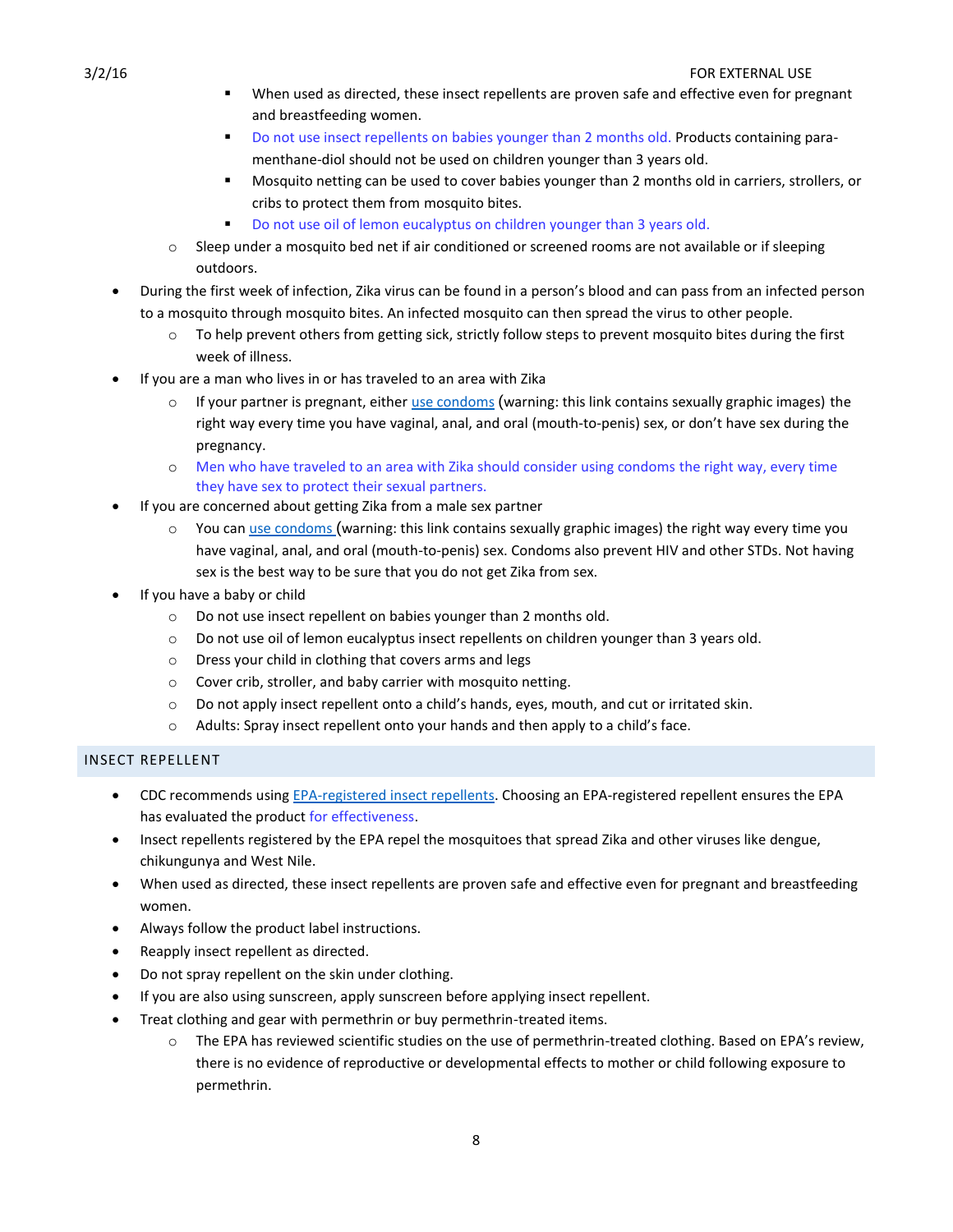- o Treated clothing remains protective after multiple washings. See product information to learn how long the protection will last.
- o If treating items yourself, follow the product instructions carefully.
- o Do **NOT** use permethrin products directly on skin. They are intended to treat clothing.
- We do not know the effectiveness of non-EPA registered insect repellents, including some natural repellents.
	- o Some natural insect repellents, often made with natural oils, have not been tested for effectiveness. Homemade insect repellents may not protect you from mosquito bites.
- Some natural products are EPA-registered.
	- $\circ$  An example of a natural product with an EPA registration is para-menthane-diol and some oil of lemon eucalyptus products.
- Do not use insect repellents on babies younger than 2 months old. Do not use products containing para-menthanediol on children younger than 3 years old.
- To protect your child from mosquito bites:
	- o Dress your child in clothing that covers arms and legs
	- o Cover crib, stroller, and baby carrier with mosquito netting.
	- o Do not apply insect repellent onto a child's hands, eyes, mouth, and cut or irritated skin.
	- $\circ$  Adults: Spray insect repellent onto your hands and then apply to a child's face.

# <span id="page-8-0"></span>TREATMENT

- There is no specific medicine or vaccine for Zika virus.
- Treat the symptoms.
	- o Get plenty of rest.
	- o Drink fluids to prevent dehydration.
	- o Take medicine such as acetaminophen (Tylenol®) to reduce fever and pain.
	- o Do not take aspirin or other non-steroidal anti-inflammatory drugs.
	- $\circ$  If you are taking medicine for another medical condition, talk to your healthcare provider before taking additional medication.
- During the first week of infection, Zika virus can be found in a person's blood. The virus can be passed from an infected person to a mosquito through mosquito bites. An infected mosquito can then spread the virus to other people.
	- o To help prevent others from getting sick, strictl[y follow steps to prevent](http://wwwnc.cdc.gov/travel/page/avoid-bug-bites) mosquito bites during the first week of illness.

# <span id="page-8-1"></span>ZIKA & PREGNANCY

- CDC released a new report that summarizes preliminary findings on reported cases of laboratory-confirmed Zika virus infection among pregnant women in the United States with travel histories to areas with Zika. As of February 17, 2016, nine pregnant travelers with Zika virus infection had been identified after returning to the United States. Among these women
	- o No Zika virus-related hospitalizations or deaths were reported.
	- o Two experienced early pregnancy losses, two chose to undergo elective terminations of pregnancy (abortions), three infants were born (two healthy infants and one infant with severe microcephaly), and two pregnancies are continuing without known complications.
- CDC has established a registry to learn more about pregnant women in the United States with confirmed Zika virus infection and their infants.
- CDC maintains a 24/7 consultation service for health officials and healthcare providers caring for pregnant women. To contact the service, call the CDC EOC at (770) 488-7100 or email ZIKAMCH@cdc.gov.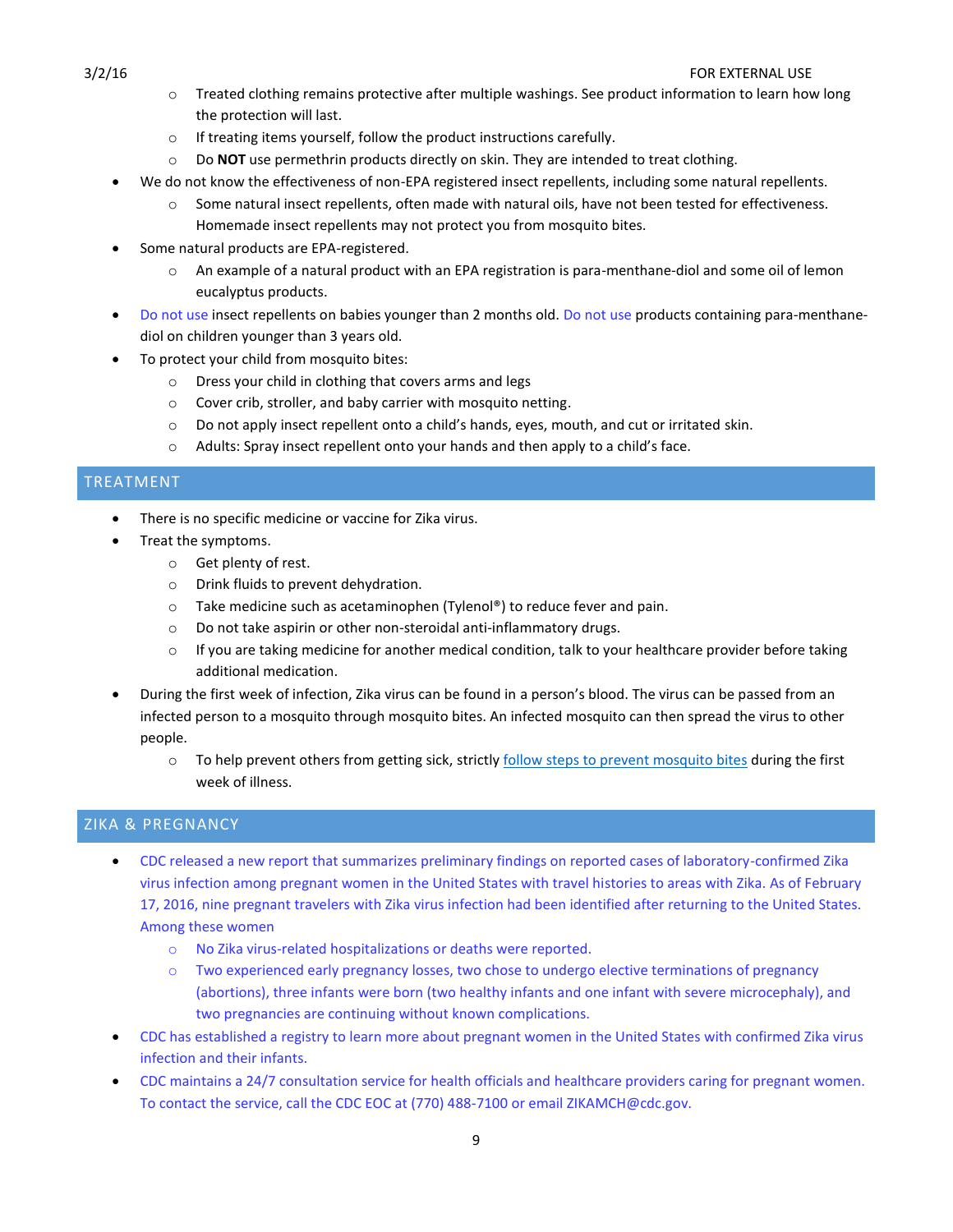- We do not know if pregnant women are more likely to develop symptoms compared to the general population.
- Zika virus can pass from a pregnant woman to her fetus during pregnancy. We do not know how often this occurs.
- We know that Zika and microcephaly are associated, although we do not yet have definitive proof that Zika virus infection causes microcephaly. There have been reports of [microcephaly](http://www.cdc.gov/ncbddd/birthdefects/microcephaly.html) in babies of mothers who were infected with Zika virus while pregnant. The link between Zika and microcephaly is being investigated.
- We do not know if pregnant women are more likely to get Guillain-Barré syndrome.
- We expect that the course of Zika virus disease in pregnant women is similar to that in the general population. No evidence exists to suggest that pregnant women are more susceptible or experience more severe disease during pregnancy.
- Pregnant women who have recently traveled to an area with Zika should talk to a doctor about their travel even if they don't feel sick.
- Pregnant women should see a doctor if they develop a fever, rash, joint pain, or red eyes during their trip or within 2 weeks after traveling to a country where Zika has been reported. They should tell the doctor where they traveled.
- Because of the association between Zika infection and microcephaly, pregnant women should strictly follow steps [to prevent mosquito bites.](http://wwwnc.cdc.gov/travel/page/avoid-bug-bites)
- If a pregnant woman has a male sex partner who lives in or has traveled to an area with Zika, she should either [use](http://www.cdc.gov/condomeffectiveness/male-condom-use.html)  [condoms](http://www.cdc.gov/condomeffectiveness/male-condom-use.html) (warning: this link contains sexually graphic images) the right way every time she has vaginal, anal, and oral (mouth-to-penis) sex, or not have sex during the pregnancy.

# <span id="page-9-0"></span>MICROCEPHALY

- Zika is linked to [microcephaly,](http://www.cdc.gov/ncbddd/birthdefects/microcephaly.html) a severe birth defect that is a sign of incomplete brain development. Microcephaly is a condition where a baby's head is much smaller than expected. During pregnancy, a baby's head grows because the baby's brain grows. Microcephaly can occur because a baby's brain has not developed properly during pregnancy or has stopped growing after birth.
- There have been reports of [microcephaly](http://www.cdc.gov/ncbddd/birthdefects/microcephaly.html) in babies of mothers who were infected with Zika virus while pregnant.
	- o Brazil has been having a significant outbreak of Zika virus since May 2015. Officials in Brazil have also noted an increase in the number of babies with congenital microcephaly during that time.
	- o Health authorities in Brazil, with assistance from the Pan American Health Organization, CDC, and other agencies, have been investigating the link between Zika virus infection and microcephaly.
- We are investigating the link between Zika and microcephaly.
	- o More lab testing and other studies are planned to learn more about the risks of Zika virus infection during pregnancy.
- We do not know if a newborn who gets Zika at birth will develop microcephaly after birth, which is called acquired microcephaly.
	- o Babies can acquire microcephaly if their head growth slows or fails to develop after birth.
	- o There have been no reports of Zika infection around the time of birth and acquired microcephaly.
	- o All reports so far have been congenital microcephaly, meaning the microcephaly occurred before birth.
- Currently, there is no evidence to suggest that past Zika virus infection poses a risk of birth defects for future pregnancies.
- Zika virus usually remains in the blood of an infected person for about a week. There is no evidence that the virus will cause infection in a pregnancy that occurs after the virus is cleared from the mother's blood. The virus can be present in semen longer than in blood.
	- o A woman thinking about pregnancy and recently recovered from Zika infection, should talk to her healthcare provider.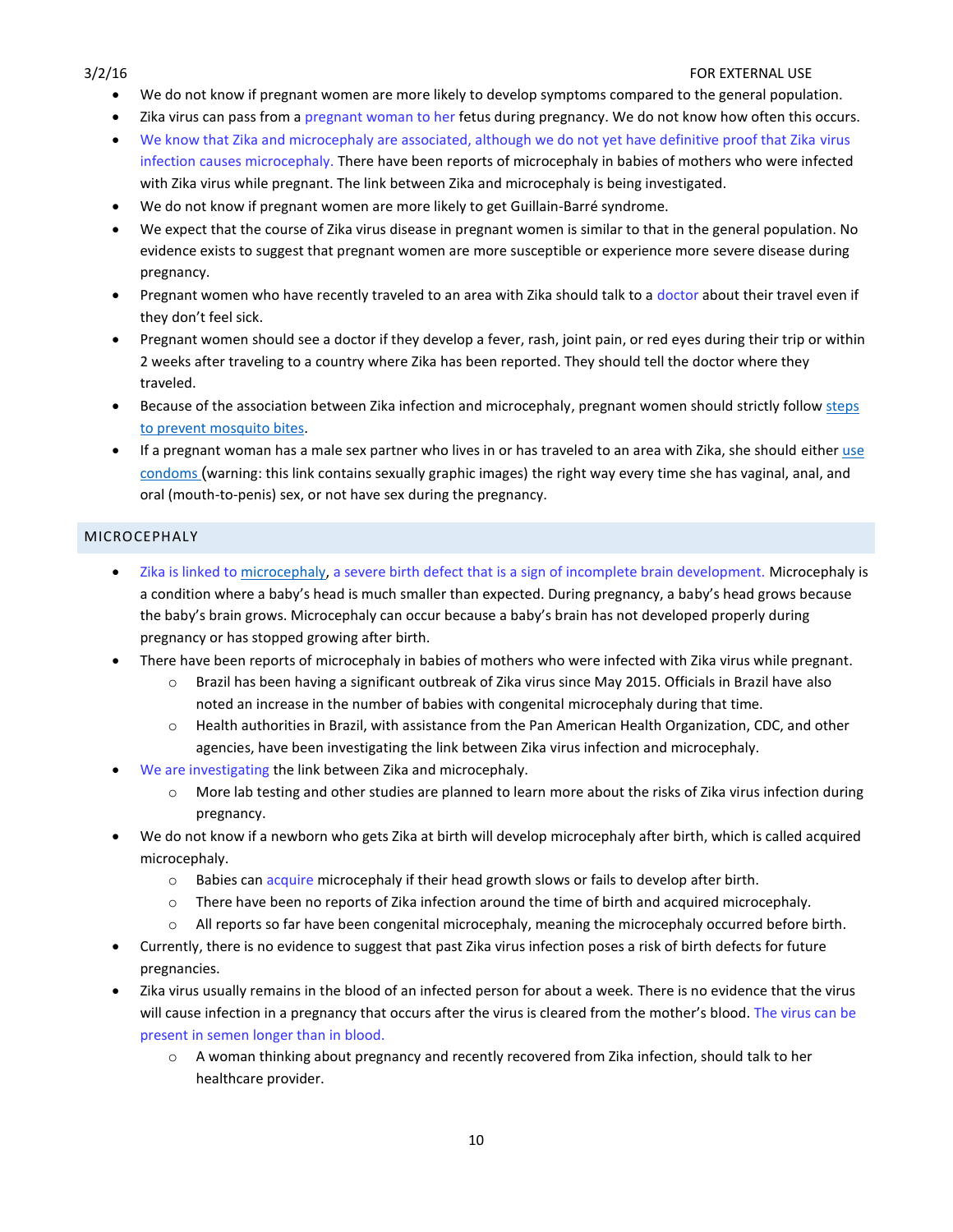- Babies with microcephaly can have a range of other health problems, depending on how severe their microcephaly is. These problems can range from mild to severe and are often lifelong. In some cases, these problems can be lifethreatening.
	- o Seizures
	- $\circ$  Developmental delay, such as problems with speech or other developmental milestones (like sitting, standing, and walking)
	- o Intellectual disability (decreased ability to learn and function in daily life)
	- o Problems with movement and balance
	- o Feeding problems, such as difficulty swallowing
	- o Hearing loss
	- o Vision problems
- Because it is difficult to predict at birth what problems babies will have from microcephaly, they often need close follow-up through regular check-ups with a doctor to track their growth and development.

# <span id="page-10-0"></span>DIAGNOSIS

- During pregnancy, microcephaly can sometimes be diagnosed during an ultrasound (which creates pictures of the baby).
- Microcephaly might not be detectable until late in the second or early in the third trimester of pregnancy.
	- CDC has [interim guidelines](http://www.cdc.gov/mmwr/volumes/65/wr/mm6503e3.htm) for the testing and evaluating an infant with possible congenital Zika virus infection.
		- o The accuracy of the test varies depending on the type of test, the timing of the test during pregnancy, the specific equipment used for the test, and the person conducting the test.
- CDC [provides information on diagnosing](http://www.cdc.gov/ncbddd/birthdefects/diagnosis.html) birth defects both during pregnancy and after birth. Some tests need to be done during a particular time in pregnancy, but others such as an ultrasound can be done at many times in pregnancy.

# <span id="page-10-1"></span>LABORATORY TESTING

- Laboratories processing clinical specimens for Zika virus diagnostic testing should, at a minimum, adhere to BSL2 precautions. All laboratories should perform a risk assessment to determine if there are certain procedures or specimens that may require higher levels of biocontainment. Pregnancy, as well as suspicion that the specimen may contain a pathogen that requires BSL3 precautions (e.g., Chikungunya virus), should be considered a significant risk factor.
- Zika virus testing is performed at the CDC Arbovirus Diagnostic Laboratory and a few state health departments. Healthcare providers should contact their state and local health department to facilitate testing. See the [Diagnostic](http://www.cdc.gov/zika/hc-providers/diagnostic.html)  Testing [webpage](http://www.cdc.gov/zika/hc-providers/diagnostic.html) for information on how to obtain Zika testing.
	- Healthcare providers should work closely with the state or local health department to ensure that the appropriate test is ordered and interpreted correctly.
- In the United States, none of the commercially available products are FDA-cleared for diagnostic purposes. CDC is working to expand diagnostic testing capacity with both public and commercial partners in the United States.
	- o CDC is aware of these products, but CDC doesn't have information on the reliability of these Zika virus kits.
- Tests
	- o During the first week of illness, Zika virus disease can often be diagnosed by performing reverse transcriptase-polymerase chain reaction (RT-PCR) on serum.
		- A negative Zika virus RT-PCR does not always rule out Zika virus infection. During the first 7 days of symptom onset, viral RNA can often be identified in serum, and RT-PCR is the preferred test.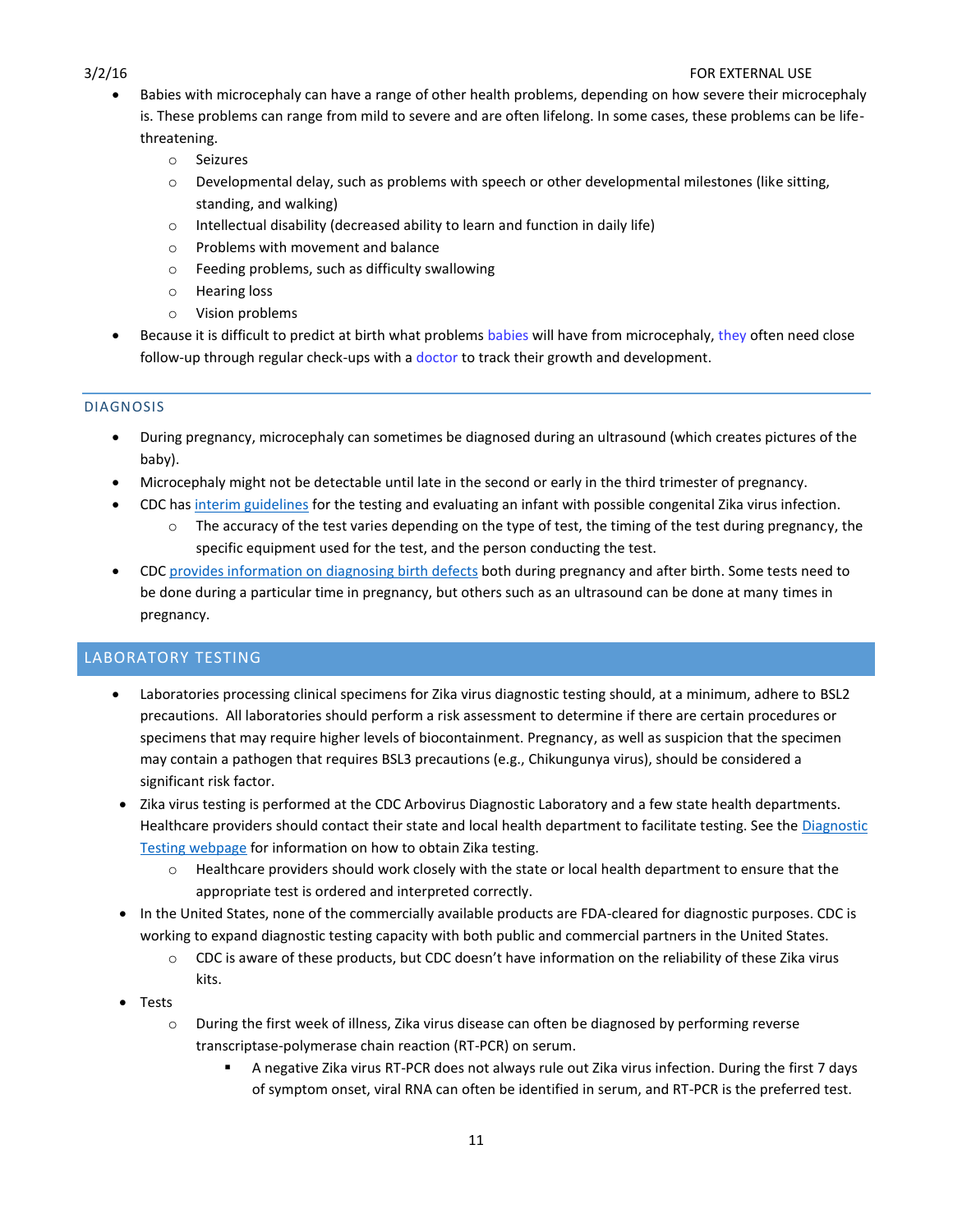However, viremia decreases over time, and a negative RT-PCR on serum collected 5-7 days after symptom onset does not preclude Zika virus infection. Serologic testing should be performed.

- $\circ$  Serology assays can also be used to detect Zika virus-specific IgM and neutralizing antibodies, which typically develop toward the end of the first week of illness.
	- A positive IgM result does not always indicate Zika virus infection and can be difficult to interpret because cross-reactivity can occur with related flaviviruses (e.g., dengue, Japanese encephalitis, West Nile, yellow fever).
	- A positive Zika virus IgM result may reflect previous vaccination against a flavivirus; previous infection with a related flavivirus; or current infection with a flavivirus, including Zika virus.
- o Plaque-reduction neutralization testing (PRNT) can be performed to measure virus-specific neutralizing antibodies to confirm primary flavivirus infections and differentiate from other viral illnesses.
	- PRNT can be performed to measure virus-specific neutralizing antibodies to Zika virus, but neutralizing antibodies may still yield cross-reactive results in a person who was previously infected with another flavivirus, such as dengue, or has been vaccinated against yellow fever or Japanese encephalitis.
- Each clinical scenario is unique, and healthcare providers should consider all available information when ordering a test for Zika virus infection including patient travel history, history of flavivirus infection, vaccination history, ultrasound findings, and the presence of symptoms. They should work with their state, local, and territorial health departments for assistance interpreting test results.

### <span id="page-11-0"></span>TESTING FOR PREGNANT WOMEN

- Laboratory evidence of maternal Zika virus infection can include Zika virus RNA detected by RT-PCR in any clinical specimen or positive Zika virus IgM with confirmatory neutralizing antibody titers that are ≥4-fold higher than dengue virus neutralizing antibody titers in serum by PRNT. Testing would be considered inconclusive if Zika virus neutralizing antibody titers are < 4-fold higher than dengue virus neutralizing antibody titers.
	- o Zika virus RT-PCR and serology assays can be performed on maternal serum or plasma. Zika virus RT-PCR can also be performed on amniotic fluid. Other testing that can be performed includes the following: 1) histopathologic examination and immunohistochemical staining of the placenta and umbilical cord, 2) Zika virus testing of frozen placental tissue and cord tissue, and 3) IgM and neutralizing antibody testing of cord blood.
- **For Asymptomatic Pregnant Travelers**
	- $\circ$  Testing can be offered from 2 to 12 weeks after pregnant women return from travel to areas with Zika virus. Information about serologic testing of asymptomatic persons is limited; on the basis of experience with other flaviviruses, we expect that antibodies will be present from 2 weeks after virus exposure and can persist for up to 12 weeks.
	- o Although data on the performance of IgM serologic testing in asymptomatic persons is limited, on the basis of experience with other flaviviruses, when performed from 2 to 12 weeks after travel to areas with Zika virus, a negative (IgM) result suggests that infection did not occur and could obviate the need for serial ultrasounds.
- **For Pregnant Women in Areas with Ongoing Transmission**
	- o Pregnant women who reside in areas with Zika virus are at ongoing risk of maternal Zika virus infection throughout their pregnancy; therefore, symptomatic pregnant residents should be tested for Zika virus infection.
		- For pregnant women with symptoms consistent with Zika virus disease, testing is recommended during the first week of illness.
	- o Asymptomatic pregnant residents may be offered screening with serologic testing at the initiation of prenatal care and mid-second trimester. Local health officials should determine when to implement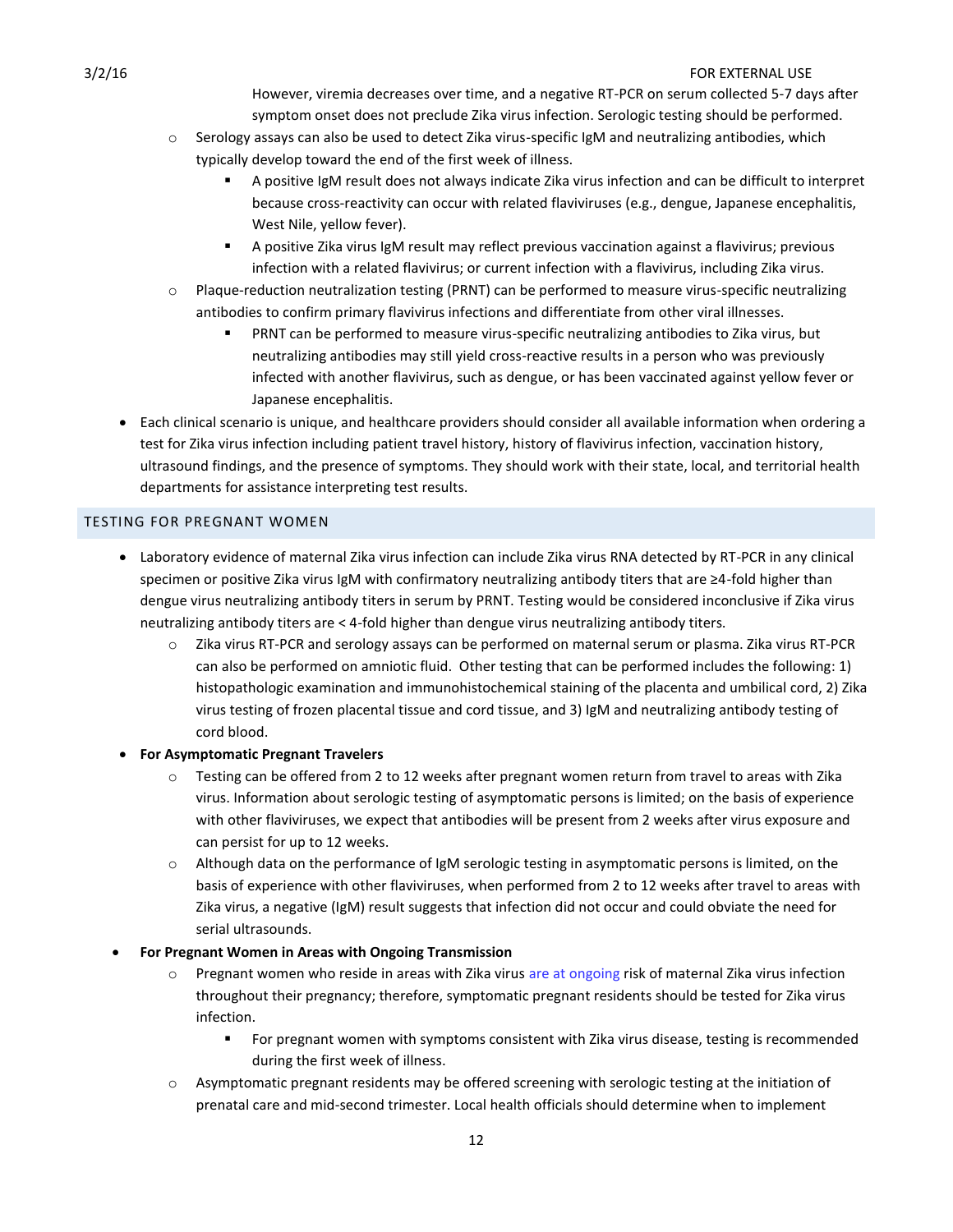testing of asymptomatic pregnant women on the basis of information about levels of Zika virus transmission and laboratory capacity.

- For asymptomatic pregnant women, IgM testing is recommended at the initiation of prenatal care with follow-up IgM testing mid-second trimester.
- $\circ$  If new symptoms develop, a prior negative test for Zika virus does not rule out current infection. If new symptoms develop, a pregnant woman should be retested. During the first 7 days after symptom onset, viral RNA can often be identified in serum, and RT-PCR is the preferred test. However, viremia decreases over time, and a negative RT-PCR on serum collected 5-7 days after symptom onset does not exclude Zika virus infection.

# <span id="page-12-0"></span>TESTING FOR INFANTS & CHILDREN

- Zika virus infection can be diagnosed by reverse transcriptase-polymerase chain reaction (RT-PCR) or through detection of Zika virus-specific IgM and neutralizing antibodies.
	- $\circ$  It has not been established which test is most reliable for a diagnosis in infants. Therefore, RT-PCR and IgM tests should both be performed. Plaque-reduction neutralization testing (PRNT) may also need to be performed to measure virus-specific neutralizing antibodies to differentiate Zika virus from infection with or vaccination for other flaviviruses.
	- o If cerebrospinal fluid (CSF) specimens are available, Zika virus RT-PCR should be performed; however, CSF specimens should not be collected for the sole purpose of Zika virus testing.
	- o Histopathologic evaluation of the placenta and umbilical cord, immunohistochemical staining on fixed tissue, and Zika virus RT-PCR on fixed and frozen tissue can be performed.
- Zika virus infection can be confirmed in infants and children by performing reverse transcriptase-polymerase chain reaction (RT-PCR) on serum within 7 days of symptoms onset.
	- $\circ$  Serologic assays can also be used to detect Zika virus-specific IgM and neutralizing antibodies 4 or more days after symptoms onset.
	- $\circ$  Evaluation of infants and children for acute Zika virus infection should include testing of serum and may include cerebrospinal fluid (CSF) testing for Zika viral RNA, if samples were obtained as part of routine care. A CSF sample collected for the sole purpose of Zika RT-PCR testing is not recommended.
- There are no commercially available tests for Zika virus. Zika virus testing is performed at the CDC Arbovirus Diagnostic Laboratory and at some state and territorial health departments. Healthcare providers should contact their state and local health department to facilitate testing.
	- $\circ$  See th[e Diagnostic Testing webpage](http://www.cdc.gov/zika/hc-providers/diagnostic.html) for information on how to obtain Zika testing.
- Laboratory evidence of Zika virus infection in an infant or child would include, in any clinical specimen, detectable Zika virus in culture, Zika virus RNA (by RT-PCR) or antigen, or a clinical specimen positive for Zika virus IgM with confirmatory neutralizing antibody titers ≥4-fold higher than dengue virus neutralizing antibody titers. If Zika virus antibody titers are <4-fold higher than dengue virus antibody titers, test results for Zika virus would be considered inconclusive.
- Zika virus testing in newborns has several challenges.
	- o RT-PCR tests may not detect Zika virus RNA in an infant or child who had Zika virus infection *in utero* if the period of viremia has passed.
	- o Serologic tests for Zika virus can often be falsely positive because of cross-reacting antibodies against related flaviviruses (e.g., dengue and yellow fever viruses).
	- o Plaque-reduction neutralization testing (PRNT) can be performed to measure virus-specific neutralizing antibodies to Zika virus, but neutralizing antibodies may still yield cross-reactive results in newborns due to maternal antibodies that were transferred to the infant.
	- $\circ$  It is important to work closely with state or territorial health departments to ensure the appropriate test is ordered and interpreted correctly.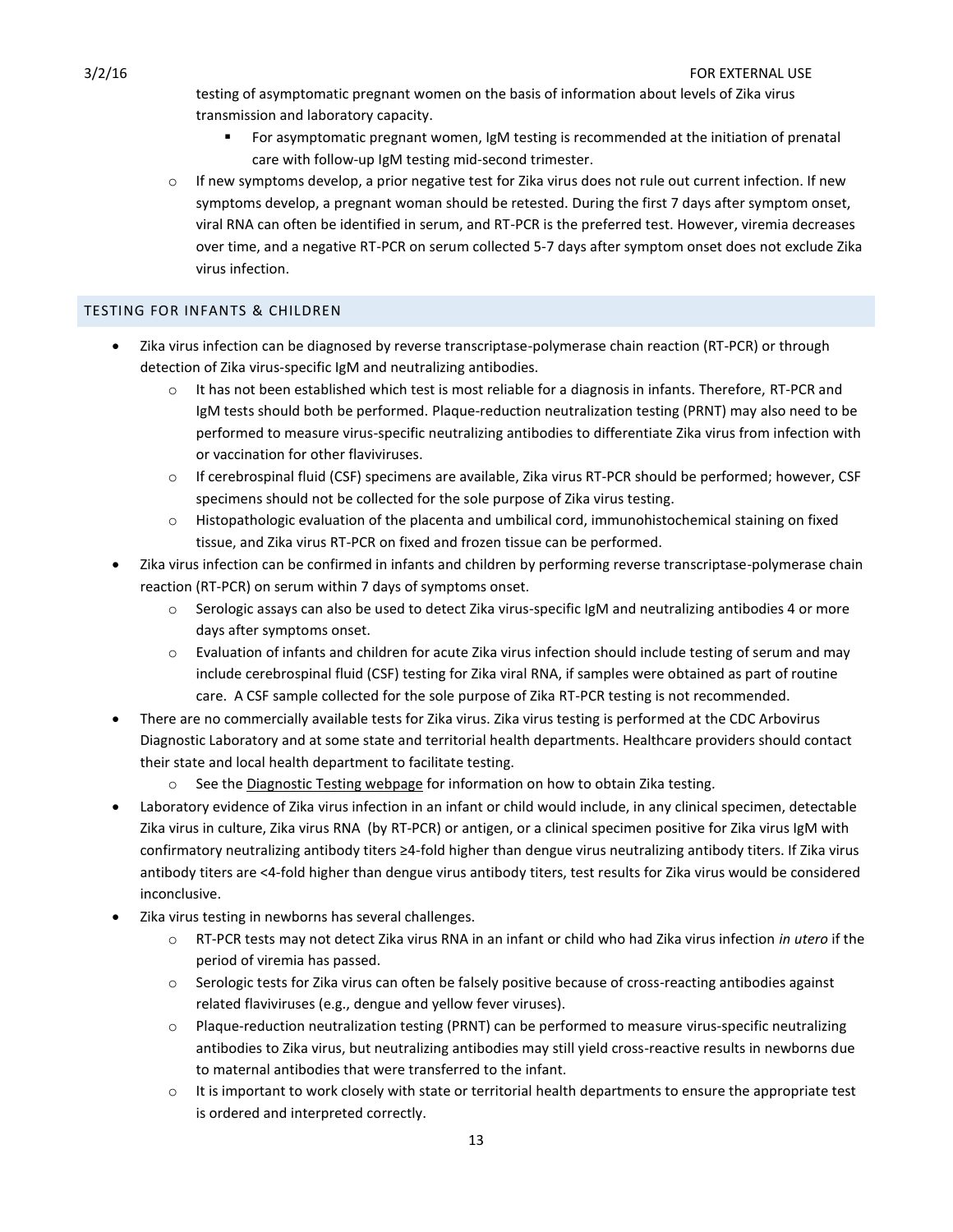# <span id="page-13-0"></span>CDC GUIDANCE & RECOMMENDATIONS

- CDC has developed guidance and recommendations on Zika for travelers, healthcare workers, and other groups. As new guidance and recommendations are developed and updated, they are posted on CDC's [Zika website.](http://www.cdc.gov/zika)
- CDC has [interim guidelines](http://www.cdc.gov/mmwr/volumes/65/wr/mm6505e2er.htm?s_cid=mm6505e2er.htm_w) for pregnant women and women of reproductive age with possible Zika virus exposure. Because there are limited data and experience with Zika virus in pregnancy, CDC continually evaluates any new or emerging data that may inform future recommendations. As more information becomes available, we will update the [CDC Zika website.](http://www.cdc.gov/zika/)
	- $\circ$  CDC has [additional Q&As](http://www.cdc.gov/zika/hc-providers/index.html) about Zika virus and for healthcare providers.
- CDC has [interim guidelines](http://www.cdc.gov/mmwr/volumes/65/wr/mm6507e1er.htm?s_cid=mm6507e1.htm_w) for healthcare providers caring for infants and children with possible Zika virus exposure. [Q&As](http://www.cdc.gov/zika/hc-providers/qa-pediatrician.html) on these guidelines are also available.
- CDC has [interim guidelines](http://www.cdc.gov/mmwr/volumes/65/wr/mm6505e1er.htm?s_cid=mm6505e1er_w.htm) for prevention of sexual transmission of Zika virus.
- CDC has released two [Health Alert Network](http://emergency.cdc.gov/han/2016.asp) messages on Zika for partners.

# <span id="page-13-1"></span>PREGNANT WOMEN

- Until more is known, CDC recommends special precautions for the following groups:
	- o Pregnant women
		- Postpone travel to any area where Zika virus is spreading.
		- If you must travel to one of these areas, talk to your doctor first and strictly follow steps to [prevent mosquito bites](http://wwwnc.cdc.gov/travel/page/avoid-bug-bites) during the trip.
		- **If you have a male partner who lives in or has traveled to an area where Zika is spreading, either** [use condoms](http://www.cdc.gov/condomeffectiveness/male-condom-use.html) (warning: this link contains sexually graphic images) the right way every time you have sex, or do not have sex during your pregnancy.
	- o Women trying to get pregnant
		- Before you or your male partner travel, talk to your doctor about your plans to become pregnant and the risk of Zika virus infection.
		- You and your male partner should strictly follow [steps to prevent mosquito bites](http://wwwnc.cdc.gov/travel/page/avoid-bug-bites) during the trip.
- Pregnant women who have recently traveled to an area with Zika should talk to a doctor about their travel even if they don't feel sick.
- Pregnant women should see a doctor if they develop a fever, rash, joint pain, or conjunctivitis (red eyes) during their trip or within 2 weeks after traveling to a country where Zika has been reported. They should tell the doctor where they traveled. CDC has developed [interim guidelines](http://www.cdc.gov/mmwr/volumes/65/wr/mm6502e1er.htm?s_cid=mm6502e1er_e) fo[r pregnant women](http://www.cdc.gov/mmwr/volumes/65/wr/mm6502e1.htm) for Zika. The doctor may order specialized blood tests to look for Zika or other similar viral diseases like dengue or chikungunya.
	- o Pregnant women should also talk to their doctors if their male sex partner recently traveled to an area with Zika.
	- o Pregnant women who have a fever should take acetaminophen (for example, Tylenol®) for fever control.
- CDC has guidance to help doctors decide which tests are needed for pregnant women who may have been exposed to Zika.
- A woman who is planning or thinking about pregnancy and has recently traveled to an area where Zika is spreading should talk to her doctor after returning. She should also talk to her doctor if her male sex partner lives in or has traveled to an area with Zika.
- If you are pregnant and worried that you might have had Zika, talk to your doctor. Tell your doctor about your recent travel and any symptoms of Zika you experienced. The most common symptoms of Zika are fever, rash, joint pain, and conjunctivitis (red eyes). Your doctor may order specialized blood tests to look for Zika or other similar viral diseases, like dengue or chikungunya.
- Women should talk to their doctors about any concerns regarding Zika infection.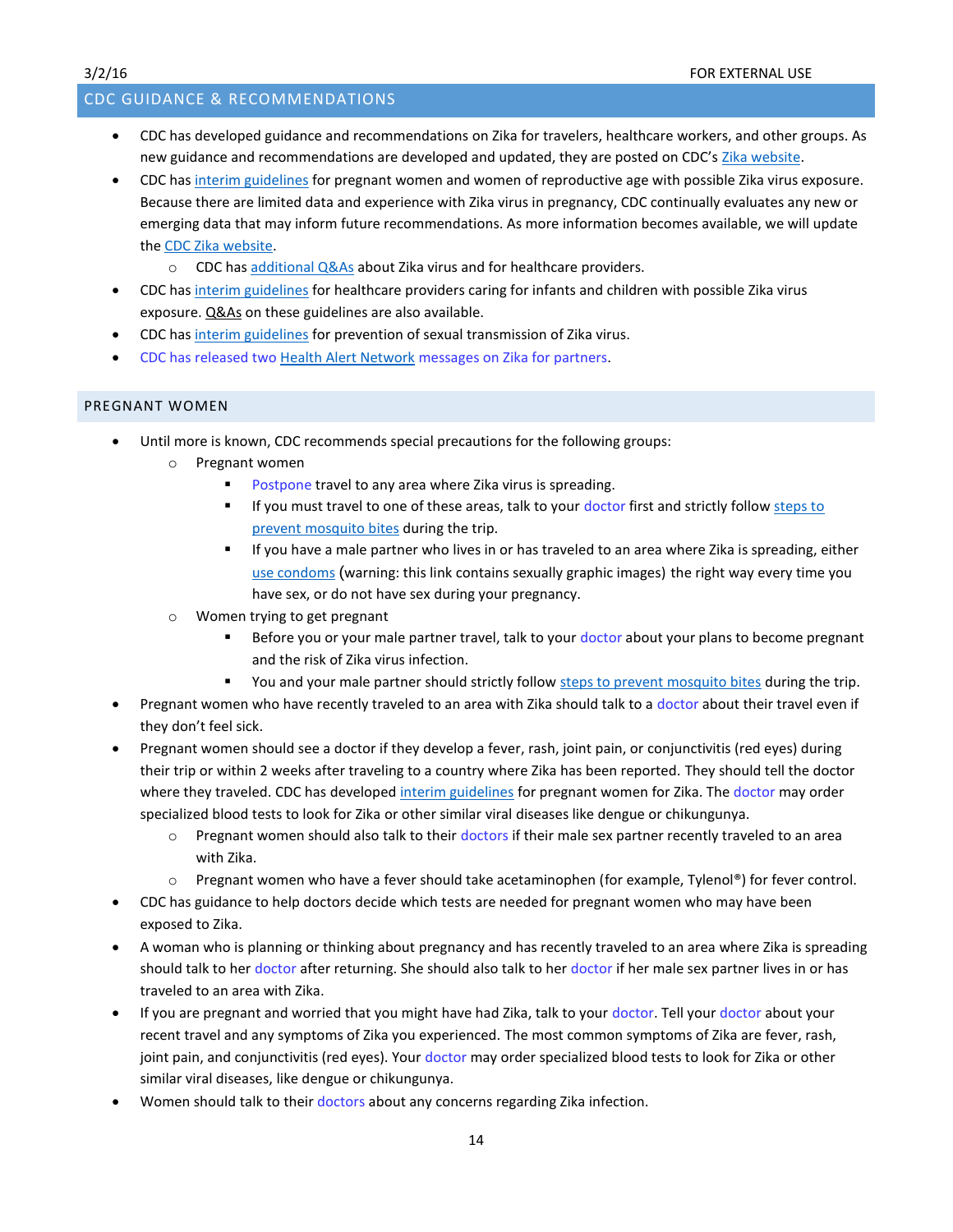# <span id="page-14-0"></span>TRAVEL

- Travelers who go to places with outbreaks of Zika can be infected with Zika virus.
	- o Travelers can protect themselves b[y preventing mosquito bites.](http://wwwnc.cdc.gov/travel/page/avoid-bug-bites)
- Some travelers become infected while traveling abroad but do not get sick until they return home. Be aware of any illness or symptoms during your trip or after you return home. Tell your doctor where you have traveled and when you were there.
- Travelers should continue to take steps to prevent mosquito bites for 3 weeks after they leave an area with Zika to avoid spreading Zika, even if they do not feel sick.
- There are no restrictions for travelers entering the United States who have contracted Zika virus. CDC is not conducting enhanced entry screening of arriving travelers for Zika at this time.
	- o Because most who have Zika do not have symptoms, entry screening will not work to prevent imported cases. CDC and Customs and Border Protection are working together to assess the situation and determine necessary measures.
	- $\circ$  CDC has routine steps to detect sick travelers entering the United States, including requirements for ships and airplanes arriving in the United States to report certain illnesses to CDC. State and territorial health departments routinely notify CDC when cases of Zika are detected in the United States.
- Sexual transmission of Zika virus from a male partner is possible.
	- o If you are concerned about getting Zika from a male sex partner while traveling, you can [use condoms](http://www.cdc.gov/condomeffectiveness/male-condom-use.html) (warning: this link contains sexually graphic images) the right way every time you have vaginal, anal, and oral (mouth-to-penis) sex. Condoms also prevent HIV and other STDs. Not having sex is the best way to be sure that you do not get Zika from sex.
- Until more is known, CDC recommends the following:
	- o Pregnant women
		- **Postpone travel to any area where Zika virus is spreading.**
		- If you must travel to one of these areas, talk to your doctor first and strictly follow steps to prevent [mosquito bites](http://wwwnc.cdc.gov/travel/page/avoid-bug-bites) during the trip.
		- If you have a male partner who lives in or has traveled to an area where Zika is spreading, either [use condoms](http://www.cdc.gov/condomeffectiveness/male-condom-use.html) (warning: this link contains sexually graphic images) the right way every time you have vaginal, anal, and oral (mouth-to-penis) sex, or do not have sex during your pregnancy.
	- o Women trying to get pregnant
		- Before you or your male partner travel, talk to your doctor about your plans to become pregnant and the risk of Zika virus infection.
		- You and your male partner should strictly follow steps to [prevent mosquito bites](http://wwwnc.cdc.gov/travel/page/avoid-bug-bites) during the trip.
	- o Men who have traveled to an area with Zika should consider using condoms consistently and correctly to protect their sexual partners. Men who have traveled to an area with Zika and who have a pregnant partner should abstain from sexual activity (vaginal, anal, or oral) or consistently and correctly use condoms for the duration of the pregnancy.

# <span id="page-14-1"></span>TRAVEL NOTICES

- CDC has issued a [travel notice](http://wwwnc.cdc.gov/travel/notices) (Level 2 alert, "practice enhanced precautions") for people traveling to places where Zika virus is spreading.
	- o Specific areas where Zika is spreading are often difficult to determine and are likely to change over time.
	- o As more information becomes available, CDC's [Zika travel notices](http://wwwnc.cdc.gov/travel/page/zika-information) will be updated. Please check back frequently for the most up-to-date recommendations.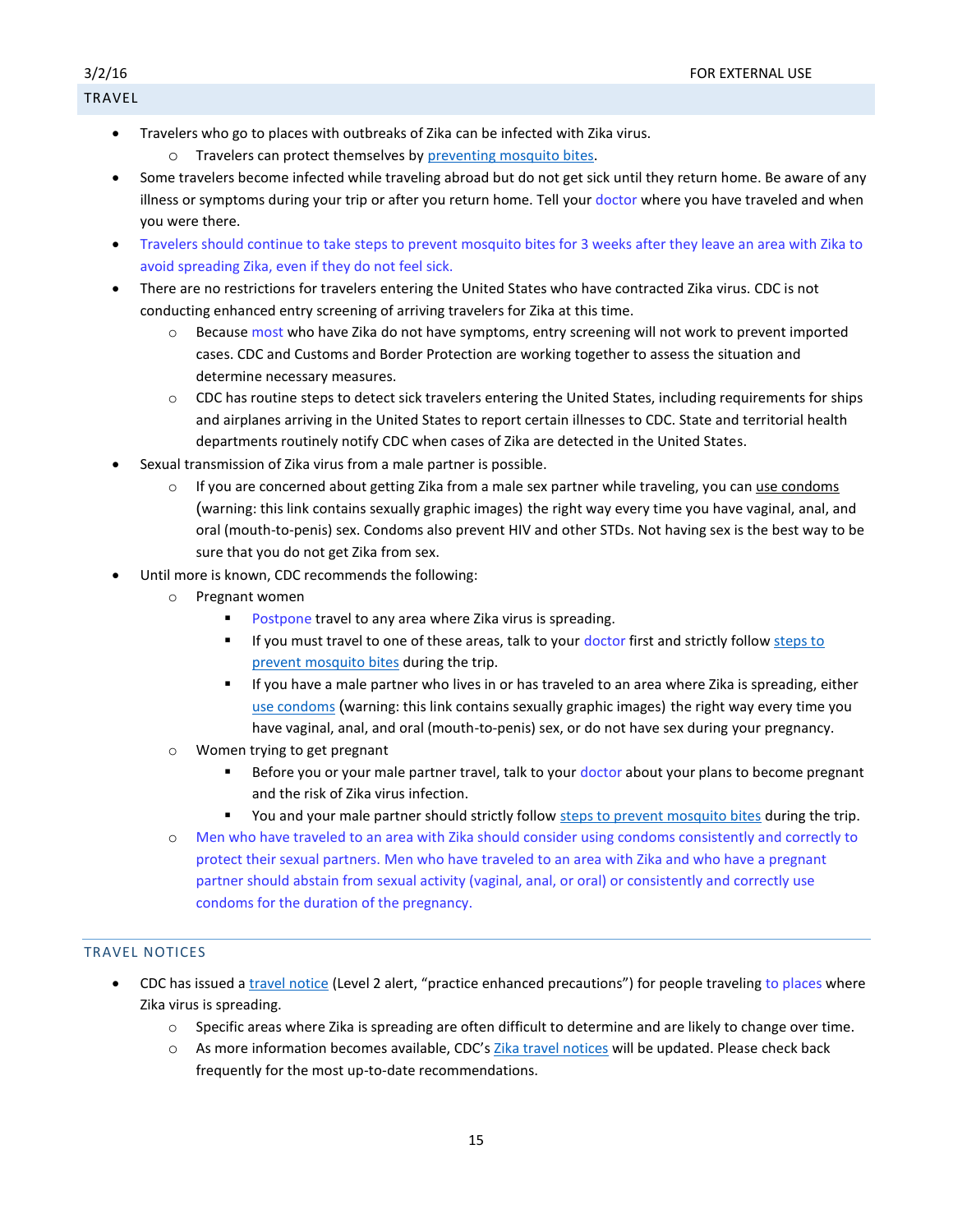- CDC regularly issues level 2 alert travel notices when recommending special precautions for travelers because of a specific outbreak or situation.
	- $\circ$  Special precautions might mean getting a certain vaccine or taking a certain medicine that would not usually be recommended for that destination. Sometimes the special precaution is that a certain group should avoid travel.
- This travel notice follows reports in Brazil of [microcephaly](http://www.cdc.gov/ncbddd/birthdefects/microcephaly.html) in babies of mothers who were infected with Zika virus while pregnant.
	- Countries and territories where Zika is spreading are included in the travel notice.
		- o Local transmission means that mosquitoes in affected areas have been infected with Zika virus and are spreading it to people.
		- o Countries and territories with imported cases are not included in the travel notice. Imported cases occur when people get Zika during travel to an affected areas and then return to their home countries.
		- o Countries with past Zika transmission are not included. CDC has had Zika travel notices in the past for several other countries, but those were removed as outbreaks ended.
- CDC has issued [guidance](http://wwwnc.cdc.gov/travel/notices/alert/2016-summer-olympics-rio) for travel to the 2016 Summer Olympic and Paralympic Games in Brazil.

# <span id="page-15-0"></span>OBSTETRICAL HEALTHCARE PROVIDERS

- CDC has [Interim Guidelines for Health Care Providers Caring for Pregnant Women and Women of Reproductive](http://www.cdc.gov/mmwr/volumes/65/wr/mm6505e2er.htm?s_cid=mm6505e2er.htm_w)  [Age with Possible Zika Virus Exposure.](http://www.cdc.gov/mmwr/volumes/65/wr/mm6505e2er.htm?s_cid=mm6505e2er.htm_w)
	- o CDC updated its guidelines to include a new recommendation to offer serologic testing to asymptomatic pregnant women (women who do not report clinical illness consistent with Zika virus disease) who have traveled to areas with Zika virus.
	- $\circ$  The updated guidance includes a recommendation to offer IgM antibody testing for Zika virus to asymptomatic pregnant women. Although we have limited information about antibody testing of asymptomatic patients, data from related viruses suggest that this testing may be useful when timeframe of exposure is known. Thus, testing may provide useful information for pregnant women and their healthcare providers. A negative IgM test result 2-12 weeks after known exposure suggests that a recent Zika virus infection did not occur, which may obviate the need for serial ultrasounds. Local health officials should determine when to implement testing of asymptomatic pregnant women on the basis of information about levels of Zika virus transmission and laboratory capacity.
	- o The updated guidance also provides recommendations for female residents in areas with Zika virus.
- CDC continues to evaluate all available evidence and to update recommendations as new information becomes available. CDC's updated guidelines have been informed by our close collaboration with clinicians, professional organizations, state and local health departments, and many other stakeholders.
- The American Congress of Obstetricians and Gynecologists and the Society for Maternal-Fetal Medicine (SMFM) have issued [a Practice Advisory](https://www.acog.org/About-ACOG/ACOG-Departments/Zika-Virus) directed to obstetric providers about prevention strategies and clinical management of pregnant women.

# <span id="page-15-1"></span>ZIKA & PREGNANCY

- **Counseling Pregnant Women**
	- o Pregnant women should consider postponing travel to an area with Zika virus.
	- o Pregnant women considering travel to one of these areas should talk to their healthcare provider. If a pregnant woman does travel, she should strictly follow steps to avoid mosquito bites during the trip.
	- o Given the potential risks of maternal Zika virus infection, pregnant women whose male partners have or are at risk for Zika virus infection should conside[r using condoms](http://www.cdc.gov/condomeffectiveness/male-condom-use.html) (warning: this link contains sexually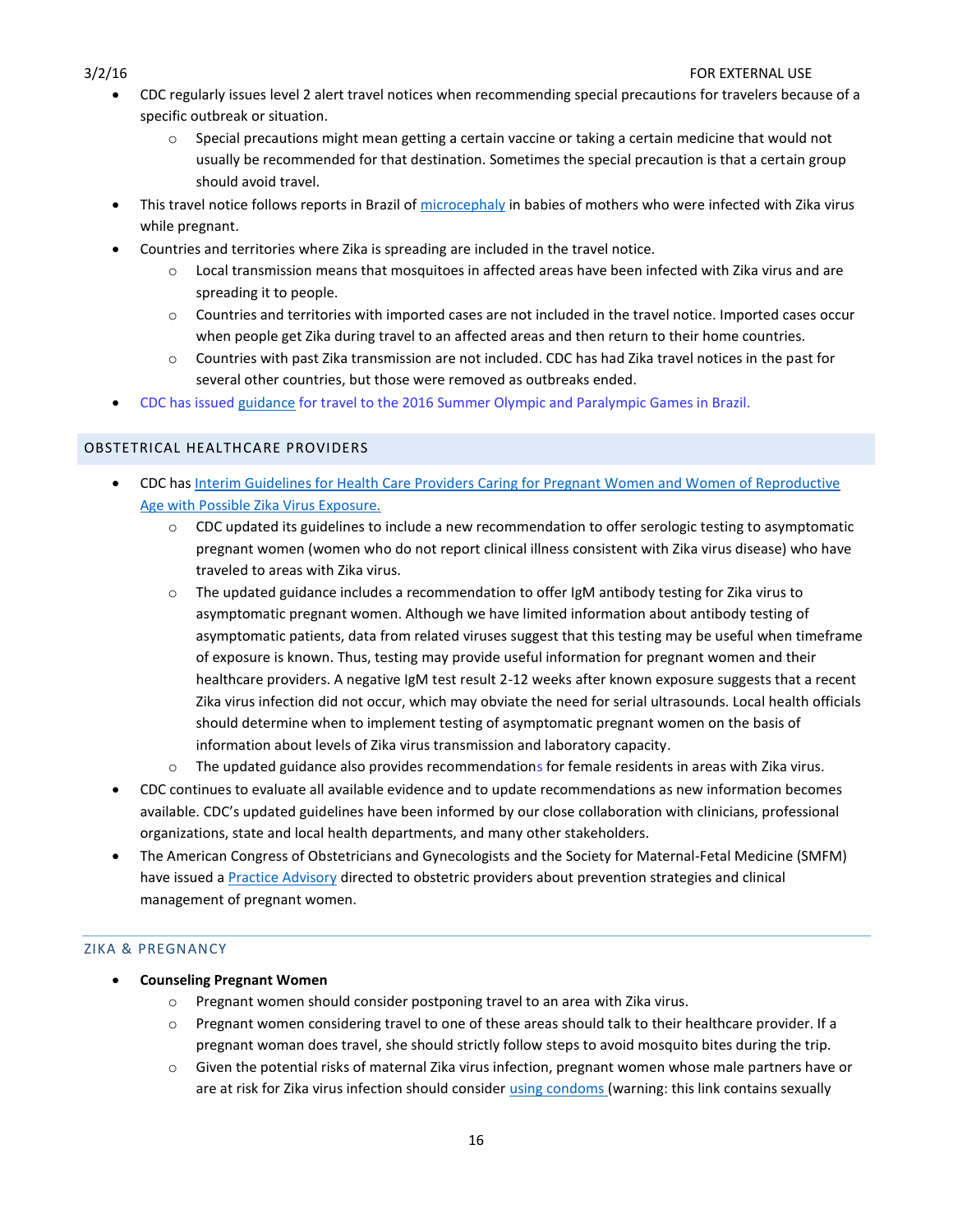graphic images) or not having sex during the pregnancy. Recommendations will be updated as more information becomes available.

# **Counseling Women of Reproductive Age in Areas with Local Zika Virus Transmission**

- Women of reproductive age with current or previous laboratory-confirmed Zika virus infection should be counseled that there is no evidence that prior Zika virus infection poses a risk of birth defects in future pregnancies.
	- **This is because the viremia is expected to last approximately one week in patients with clinical** illness. There is no evidence that a fetus conceived after Zika virus has cleared from the blood would be at risk for fetal infection.
- o Healthcare providers should discuss reproductive life plans, including pregnancy intentions and timing with women of reproductive age in the context of the potential risks of Zika virus transmission.
	- A reproductive life plan helps a woman think about her goals for having or not having children and how to achieve these goals. A woman's plan depends on her personal goals and dreams. Reproductive life plan worksheets are available [online.](http://www.cdc.gov/preconception/reproductiveplan.html)
- o Healthcare providers should discuss strategies to prevent unintended pregnancy, including counseling on family planning and the correct and consistent use of effective contraceptive methods. Additionally, when choosing a contraceptive method, the prevention of sexually transmitted infections should also be considered, including the correct and consistent use of condoms.
- o For women planning to become pregnant, healthcare providers should emphasize strategies to prevent mosquito bites and provide preconception care, which should include a discussion about the potential risk of Zika virus infection in pregnancy, the signs and symptoms associated with Zika virus disease, and when to seek care.

# <span id="page-16-0"></span>AMNIOCENTESIS

- Amniocentesis should be offered to pregnant women with recent travel to an area with Zika virus transmission, reporting 2 or more symptoms within 2 weeks of travel and a positive or inconclusive maternal serum test.
- For pregnant women with recent travel to an area with Zika virus transmission and ultrasound findings of microcephaly or intracranial calcifications, amniocentesis may also be considered. Consultation with a maternalfetal medicine specialist should be considered.
- While amniocentesis is a relatively safe test, risk and benefits of amniocentesis should always be considered. An amniocentesis can be used to provide additional clinical information.
	- For example, a positive RT-PCR result on amniotic fluid would be suggestive of intrauterine infection and potentially useful to pregnant women and their healthcare providers to guide decisions about timing of delivery and the level of neonatal care at delivery sites.
- Amniocentesis is not recommended until after 15 weeks of gestation.
- Amniocentesis performed ≥15 weeks of gestation is associated with lower rates of complications than those performed at earlier gestational ages (≤14 weeks of gestation).
- The exact timing of amniocentesis should be individualized based on the patient's clinical circumstances. Referral to a maternal-fetal medicine or infectious disease specialist with expertise in pregnancy management may be warranted. Risk and benefits of performing the amniocentesis should be discussed with the patient.
- A positive Zika virus RT-PCR result from amniotic fluid would be suggestive of intrauterine infection. This information would be useful for pregnant women and their healthcare providers to assist in determining clinical management (e.g., antepartum testing, delivery planning). A negative Zika virus RT-PCR result from amniotic fluid may prompt a work up for other causes of microcephaly (e.g., other infections, genetic disorders).

<span id="page-16-1"></span>PRENATAL DIAGNOSIS OF MICROCEPHALY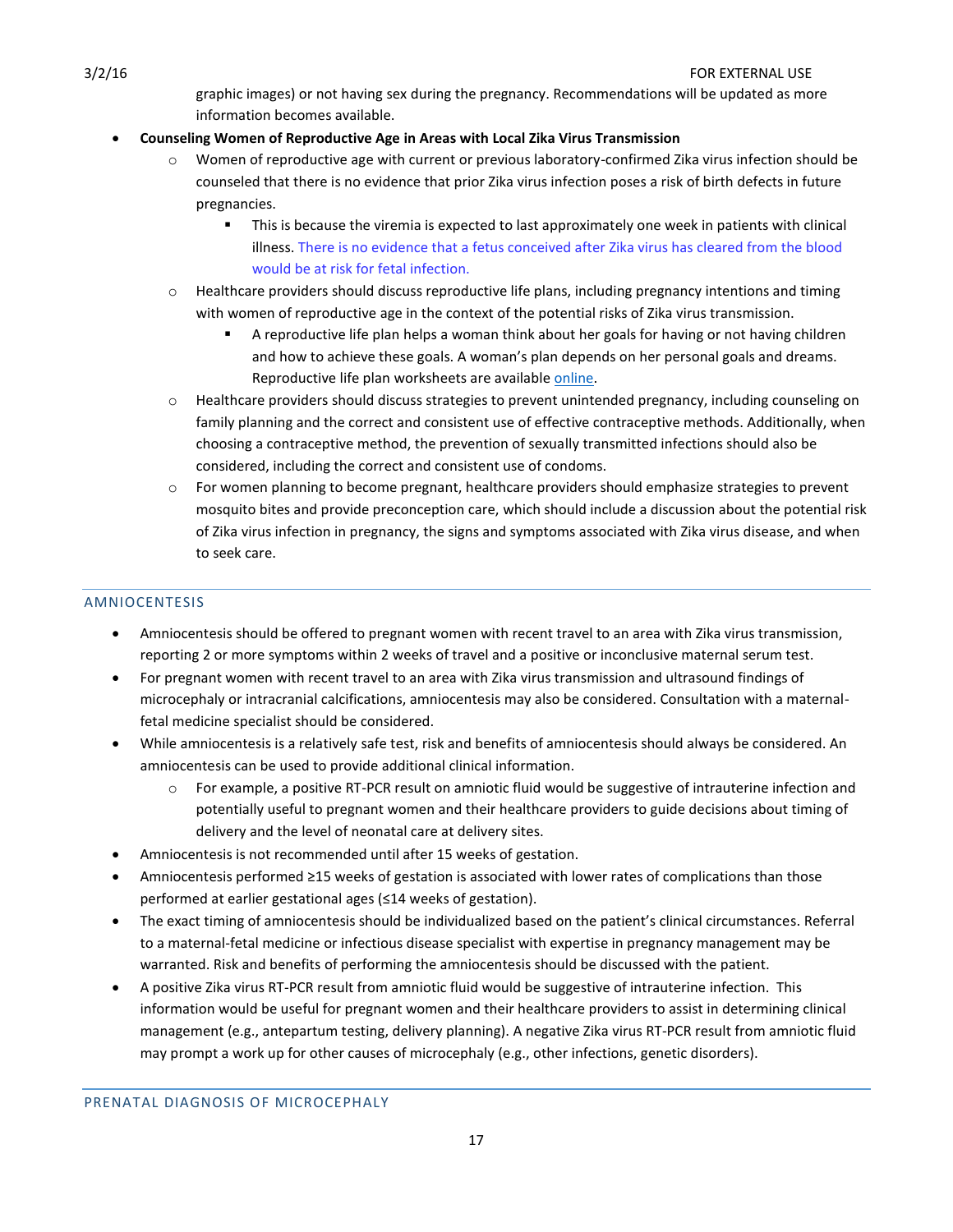- Microcephaly and intracranial abnormalities have been demonstrated in pregnancies with known Zika virus infection. Hence, additional ultrasounds might provide an opportunity to identify findings consistent with fetal Zika virus infection and offer pregnant women the option of amniocentesis to test for Zika virus RNA.
- [Microcephaly can be diagnosed during pregnancy with ultrasound.](http://www.cdc.gov/ncbddd/birthdefects/diagnosis.html) Microcephaly is most easily diagnosed by ultrasound late in the second trimester or early third trimester of pregnancy.
- Fetal ultrasound is generally performed in pregnancies between 18-20 weeks of gestation to assess fetal anatomy as part of routine obstetrical care.
- Although microcephaly and intracranial calcifications are typically detected during ultrasounds in the late second and early third trimester of pregnancy, these findings might be detected as early as 18-20 weeks gestation. However, detection by prenatal ultrasound can be challenging at this gestational age due to fetal position and fetal motion artifact.
- The optimal time to perform ultrasound screening for fetal microcephaly is not known. In the absence of microcephaly, the presence of intracranial calcifications before 22 weeks gestation might suggest a risk for the future development of microcephaly.
- Brain abnormalities reported in infants with laboratory-confirmed congenital Zika infection include microcephaly and disrupted brain growth. Some infants with possible Zika virus infection have been found to have intracranial calcifications and abnormalities of the eye. It is not known if Zika virus infection caused any of these abnormalities.
	- o In one published report of two infants with Zika virus RNA detected by PT-PCR, brain anomalies detected on ultrasound included corpus callosal and vermian dysgenesis, enlarged cisterna magna, severe unilateral ventriculomegaly, agenesis of the thalami, cataracts, intracranial and intraocular calcifications.
- Ultrasound is performed during pregnancy when medical information is needed. It has been used during pregnancy for many years and has not been associated with adverse maternal, fetal, or neonatal outcomes.
	- o Ultrasound operators are trained to use the lowest power for the minimum duration of time to obtain the needed information. There is consensus among various national and international medical organizations (American College of Radiology, American College of Obstetricians and Gynecologists, and the Society of Maternal and Fetal Medicine) that ultrasound is safe for the fetus when used appropriately.
- The accuracy of ultrasound to detect microcephaly in the setting of maternal Zika virus is not known and will depend on many factors, such as the timing of maternal infection relative to the timing of screening, severity of microcephaly, patient factors (e.g., obesity), gestational age, the equipment used, and the expertise of the person performing the ultrasound.
	- o Because the absence of fetal microcephaly and intracranial calcifications on ultrasound at one point in pregnancy does not exclude future microcephaly, additional ultrasounds may be considered at the discretion of the health care provider. As we get more information specifically related to Zika virus infection and microcephaly, we expect that more specific guidance for women and their healthcare providers will be developed.
- The sensitivity of prenatal ultrasound for detection of microcephaly depends on a range of factors (e.g., timing of screening, severity of microcephaly, patient factors). In a study of fetal microcephaly not caused by Zika virus infection, prenatally diagnosed microcephaly correlated with neonatal microcephaly approximately 57% of the time.
- Fetal MRI is not a screening tool and should be used only to answer specific questions raised by ultrasound or used in occasional specific high-risk situations. Interpretation of fetal MRI requires specialized expertise and has limited availability in the United States.

# <span id="page-17-0"></span>PEDIATRIC HEALTHCARE PROVIDERS

 CDC has updated its interim guidelines for healthcare providers in the United States caring for infants and children with possible congenital or perinatal Zika virus infection.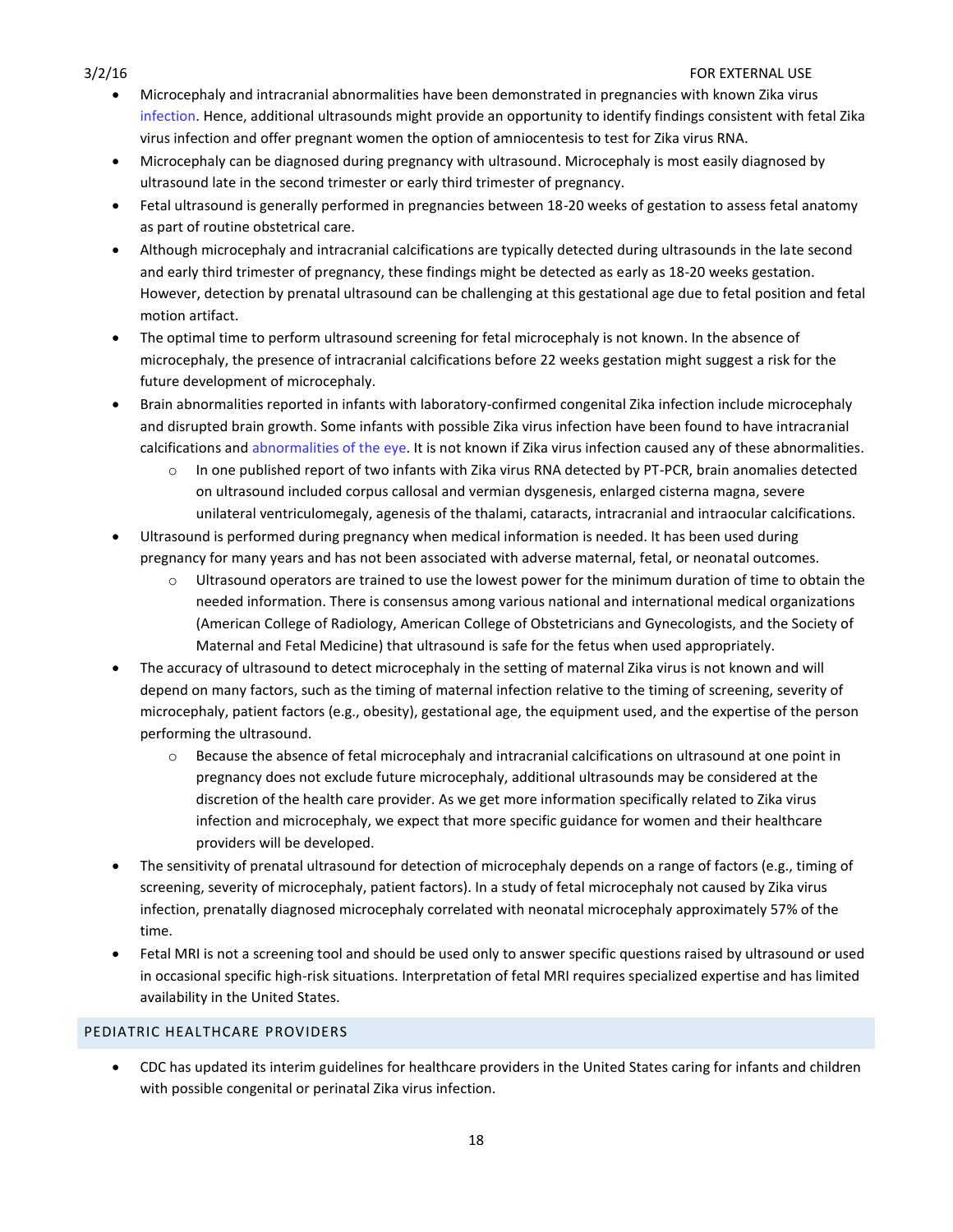- o [Update: Interim Guidelines for Healthcare Providers Caring for Infants and Children with Possible Zika](http://www.cdc.gov/mmwr/volumes/65/wr/mm6507e1er.htm?s_cid=mm6507e1.htm_w)  Virus Infection – [United States, February 2016](http://www.cdc.gov/mmwr/volumes/65/wr/mm6507e1er.htm?s_cid=mm6507e1.htm_w)
- These guidelines include recommendations for the evaluation, testing, and management of infants and children with possible Zika virus infection. These interim guidelines will be updated as more information becomes available.
- Updated guidelines contain a new recommendation to provide routine care to infants with no abnormal findings on prenatal or postnatal ultrasound, normal physical examination and whose mothers were not previously tested for Zika virus infection. Updated guidelines also contain new recommendations for the care of infants and children with possible acute Zika virus disease.
- An infant or child who has traveled to or resided in an area with Zika virus is at risk for Zika virus infection. Additionally, an infant whose mother was infected with Zika virus during pregnancy is at risk for Zika virus infection in utero. Infants can also be infected perinatally if the mother traveled to or resided in an area with Zika virus transmission within 2 weeks of delivery.
- Zika virus infections have been confirmed in several infants with microcephaly from Brazil. The time frame and geographic location of reports of infants with microcephaly coincides with the outbreak of Zika virus infections in Brazil.
- The baseline prevalence of congenital microcephaly is difficult to determine because of underreporting, and the inconsistency of clinical criteria used to define microcephaly. Although population-based estimates of congenital microcephaly in Brazil vary, the number of infants with microcephaly currently being reported in Brazil is greater than would be expected.
- Although Zika virus RNA has been detected in breast milk, transmission of Zika infection through breastfeeding has not been documented. Based on available evidence, the benefits of breastfeeding infants outweigh any theoretical risk.
- We do not know if a newborn who gets Zika virus at birth will develop microcephaly after birth. Babies can develop microcephaly after birth if their head growth slows or fails to develop after birth. There have been no reports of Zika virus infection around the time of birth leading to microcephaly in infants.
- The prognosis for infants with congenital Zika virus infection is not known.
- When used as directed by the product label, most EPA-registered insect repellents can be used on children aged 2 months or older.
	- o Products containing oil of lemon eucalyptus should not be used on children under the age of three years.
	- o However, children should not be allowed to handle or spray the repellent. Caretakers should apply repellent to their own hands first and then put it on the child. They should also avoid applying repellent to cut or irritated skin and children's hands because children frequently put their hands in their eyes and mouths.
	- o The EPA does not recommend any additional precautions for using registered repellents on children other than those listed above.
	- o Visit [this page](http://www.cdc.gov/westnile/faq/repellent.html) for more information on the use and safety of insect repellents.
- Insect repellent should not be used on infants younger than 2 months of age. Therefore, mosquito netting can be used to cover infants in carriers, strollers or cribs to protect them from mosquito bites.

# <span id="page-18-0"></span>ZIKA VIRUS TRANSMISSION IN INFANTS & CHILDREN

- Zika virus can be transmitted from a pregnant woman to her fetus during pregnancy or around the time of birth. We do not know how often Zika transmission occurs during pregnancy or around the time of birth.
- Congenital or intrauterine transmission of Zika virus occurs when a woman is infected with Zika virus during her pregnancy, but before delivery, and the virus passes to the fetus.
- Perinatal transmission of Zika virus occurs when a woman is infected with the Zika virus within 2 weeks of delivery, and the virus passes to the infant at or around the time of delivery.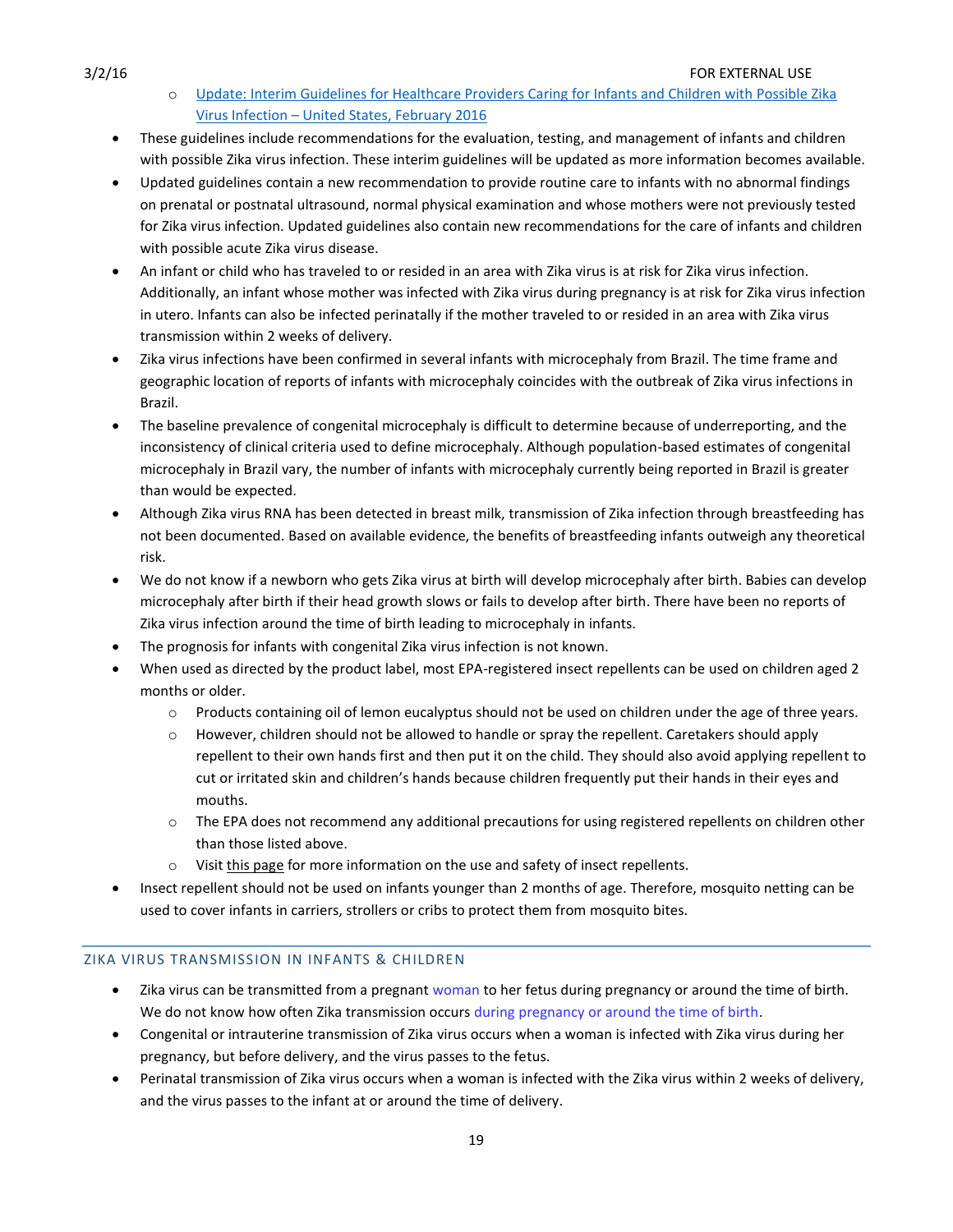- When an infant acquires Zika virus disease perinatally, the infant may develop symptoms such as maculopapular rash, conjunctivitis, arthralgia (joint symptoms), and fever.
- Zika virus RNA has been identified in breast milk, but attempts to culture the virus have been unsuccessful. No evidence of Zika virus infection associated with breastfeeding have been reported.
	- o Current evidence suggests that the benefits of breastfeeding outweigh the theoretical risks of Zika virus infection transmission through breast milk. CDC encourages mothers with Zika virus infection and mothers living in areas with Zika virus to breastfeed their infants.

# <span id="page-19-0"></span>BIRTH DEFECTS

- Brain abnormalities reported in infants with microcephaly and laboratory-confirmed congenital Zika infection include microcephaly and disrupted brain growth.
	- o A report of 35 infants with microcephaly who were born during an outbreak of Zika virus infection in Brazil in 2015 described the following brain abnormalities: intracranial calcifications, ventriculomegaly, and neuronal migration disorders (lissencephaly and pachygyria). Other anomalies included congenital contractures and clubfoot. An important distinction is that neither these infants nor their mothers had laboratory-confirmed Zika virus. However, most of the mothers (≈75%) reported symptoms consistent with Zika virus disease.
- Some infants with possible Zika virus infection have been found to have intracranial calcifications and abnormal eye findings. It is not known if Zika virus infection caused any of these abnormalities.
- No treatment is currently available for Zika virus infection. Care for these infants is focused on diagnosing and managing conditions that are present, monitoring the child's development over time, and addressing problems as they arise.
- From what we know about severe microcephaly, a range of neurologic sequelae have been reported (e.g., intellectual disability, hearing loss, vision loss, and seizures). These problems can range from mild to severe, are often life-long, and in some cases can be life-threatening.
- Microcephaly is diagnosed when an infant's head is smaller than expected as compared to infants of the same age (or gestational age) and sex. Although a universally accepted definition of microcephaly does not exist, microcephaly is most often defined as head circumference (occipitofrontal circumference) greater than 2 standard deviations below the mean, or less than the  $3<sup>rd</sup>$  percentile based on standard growth charts.
	- $\circ$  For infants diagnosed with microcephaly, head size correlates with underlying brain size. However, these measurements do not consistently predict long-term sequelae.
	- o Neurologic sequelae may include seizures, vision or hearing problems, and developmental disabilities. Sequelae vary with the extent of brain disruption.
	- $\circ$  Causes of congenital microcephaly may include genetic conditions such as chromosomal abnormalities or maternal exposures (e.g., alcohol, mercury, or radiation) during pregnancy. Maternal infections that have been associated with microcephaly include cytomegalovirus (CMV), herpes simplex virus, rubella virus, lymphocytic choriomeningitis virus (LCMV), *Treponema pallidum* (i.e., syphilis), and *Toxoplasma gondii.*
- Head circumference (HC) and occipitofrontal circumference (OFC) are the same. These terms can be used interchangeably.
	- o The shape of the head after delivery can affect the accuracy of the OFC/HC measurement as an estimate of brain volume due to molding of the head from the birth canal. The optimal time to measure HC is at 24- 36 hours after birth when molding of the head has subsided.
	- o Head circumference measurements should be taken using a tape measure that cannot be stretched. The tape is securely wrapped around the widest possible circumference of the head, 1-2 finger widths above the eyebrow on the forehead and at the most prominent part of the back of the head. Ideally, the measurement should be taken 3 times and the largest measurement recorded to the nearest 0.1 cm. It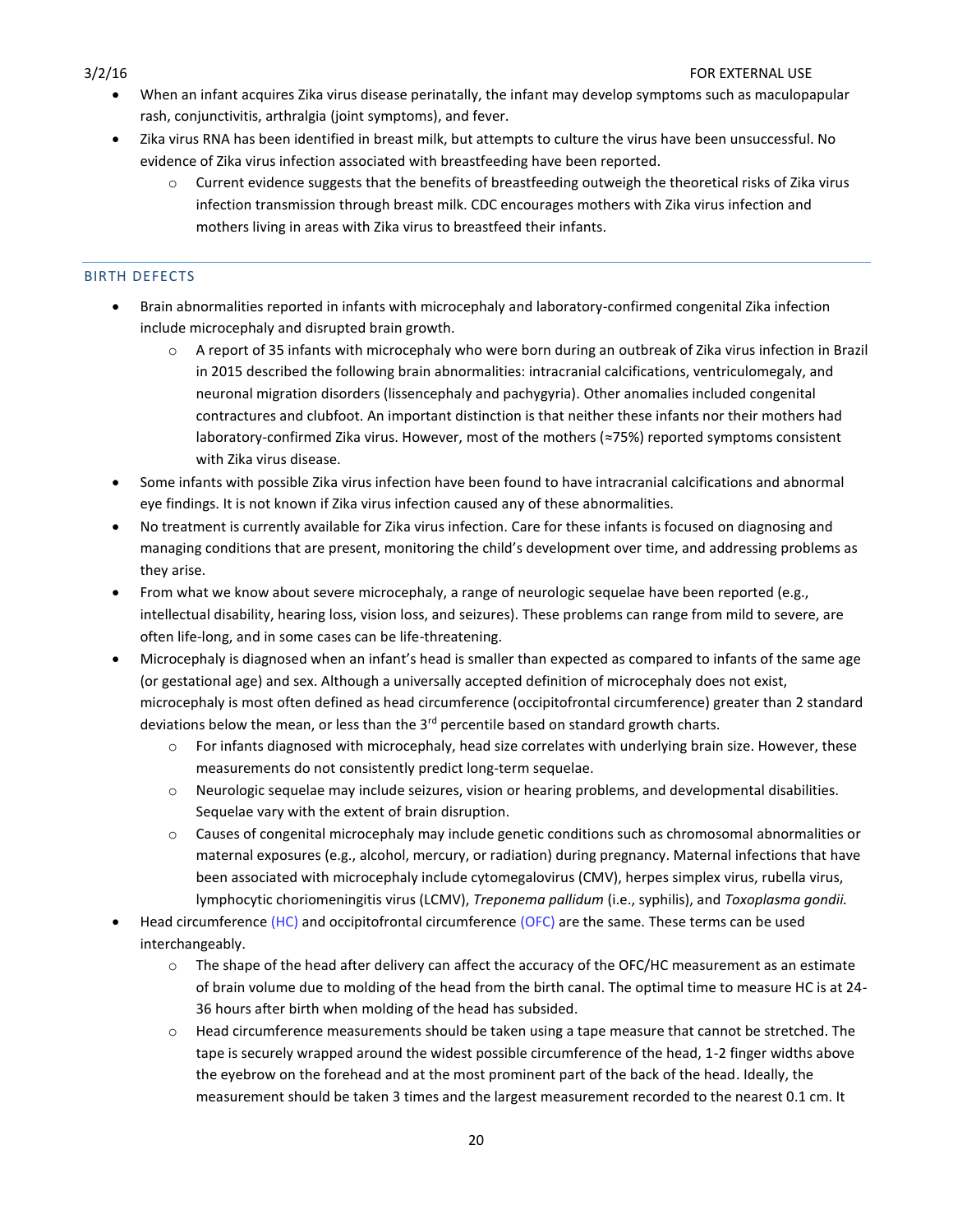may be helpful to have the parent or nurse hold the infant's arms. The OFC should be measured three times and the largest value should be used.

### <span id="page-20-0"></span>POTENTIAL OUTCOMES & PROGNOSIS

- There is limited information on neurocognitive outcomes in neonates if they are exposed to Zika virus during labor and delivery or after birth.
	- o Perinatal transmission of Zika virus infection has been reported. However information is limited to two cases: one of these infants was asymptomatic and the other had thrombocytopenia and a diffuse rash.
	- o Evidence from other flaviviruses, such as West Nile virus and dengue virus, indicate that transmission has resulted in findings in the neonate ranging from no symptoms to severe illness (including fever, thrombocytopenia, and hemorrhage).
	- $\circ$  The spectrum of clinical features that might be observed in infants who acquire Zika virus during the perinatal period is currently unknown.
- The prognosis for infants with congenital Zika virus infection is not known.
- Information on long-term outcomes among infants and children with acute Zika virus disease is limited. Thus, until more evidence is available to inform recommendations, routine pediatric care is advised for these infants and children.
- Most children infected with Zika virus are asymptomatic or have mild illness, similar to the findings seen in adults with Zika virus infection.
	- $\circ$  Treatment is supportive; this includes rest and fluids to prevent dehydration.
	- o Non-steroidal anti-inflammatory drugs (NSAIDS) should not be used until dengue is ruled out as a cause of illness and should be avoided in children aged < 6 months.
	- o Aspirin is not recommended for use with acute viral illnesses due to the risk of Reye's syndrome.
	- o For infants with congenital Zika virus infection, care is focused on diagnosing and managing conditions that are present, monitoring the child's development over time, and addressing problems as they arise.
- In general, the risk for GBS from any cause appears to increase with increasing age. GBS has been reported following Zika virus infection, although a causal link has not been established.
	- o It is unclear how often GBS following Zika virus infection has occurred in children; one report from Brazil refers to 6 patients, aged 2–57 years, with neurologic syndromes (4 with GBS and 2 with acute disseminated encephalomyelitis) after laboratory-confirmed Zika virus infection; no further data are available.
	- o Deaths due to Zika virus infection appear to be very rare at all ages.

# <span id="page-20-1"></span>CLINICAL GUIDANCE

- Testing for Zika virus infection is recommended for infants born to women who traveled to or lived in an area with Zika virus during pregnancy who were
	- $\circ$  Diagnosed with microcephaly or intracranial calcifications detected prenatally or at birth or
	- $\circ$  Who have mothers with positive or inconclusive test results for Zika virus infection
- Because information on the effects of congenital Zika virus infection is limited, healthcare providers should exercise clinical judgment in the assessment of newborns with abnormalities other than microcephaly or intracranial calcifications who were born to mothers who traveled to or resided in an area with active Zika virus transmission during pregnancy.
	- o For these infants, healthcare providers should consider testing the mother before testing the infant. Healthcare providers should notify their local, state or territorial health departments to arrange testing.
- Acute Zika virus disease should be suspected in an infant or child aged <18 years who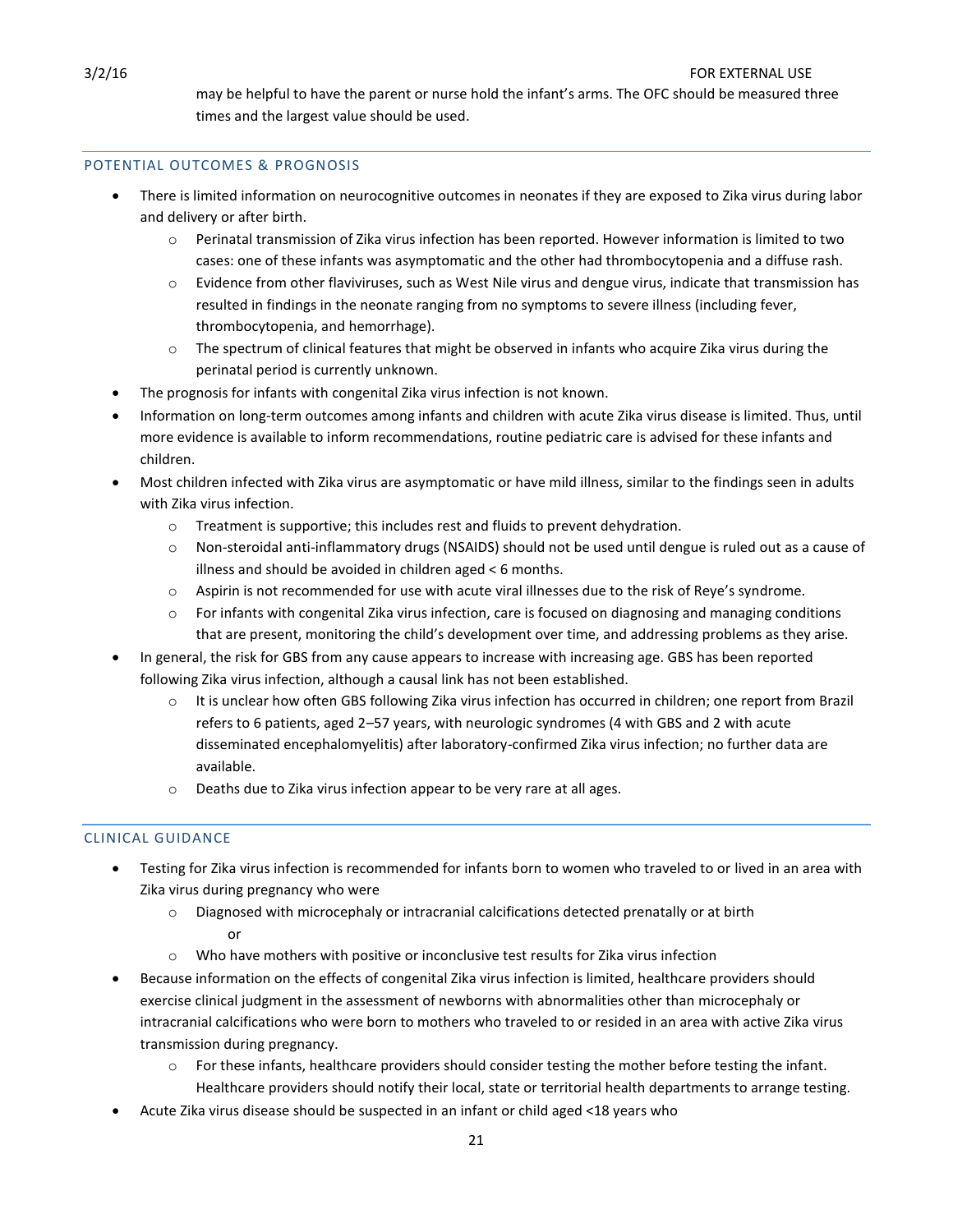- $\circ$  1) traveled to or resided in an area with Zika virus within the past 2 weeks and
- o 2) has ≥2 of the following manifestations: fever, rash, conjunctivitis, or arthralgia.
- Because transmission of Zika virus from mother to infant during delivery is possible, acute Zika virus disease should also be suspected in an infant during the first 2 weeks of life
	- $\circ$  1) whose mother traveled to or resided in an affected area within 2 weeks of delivery and
	- o 2) who has ≥2 of the following manifestations: fever, rash, conjunctivitis, or arthralgia.
- Arthralgia can be difficult to detect in infants and young children and can manifest in irritability, walking with a limp (for ambulatory children), difficulty moving or refusing to move an extremity, pain on palpation, or pain with active or passive movement of the affected joint.
- For infants with microcephaly or intracranial calcifications and whose mothers have a history of travel to or who reside in areas with Zika virus, Zika virus testing is recommended within 48 hours of birth, if possible. Healthcare providers should work with their local, state or territorial health departments to arrange testing.
- For infants without evidence of microcephaly or intracranial calcifications, Zika virus testing is recommended under the following circumstances: (1) if the mother tested positive (e.g. RT-PCR, IgM) for Zika virus, or (2) if the mother had inconclusive Zika virus test results. For infants without evidence of microcephaly or intracranial calcifications and whose mothers either tested negative for Zika virus or were not tested for Zika virus, testing is not recommended. The infant should receive routine care.
- For infants born to mothers who were potentially exposed to Zika virus but the mother was not tested for Zika virus infection during pregnancy, the results of previous prenatal ultrasounds and maternal Zika virus testing should be reviewed and a thorough newborn physical examination, with careful measurement of head (occipitofrontal) circumference, length, and weight, should be performed.
	- o Infants without evidence of microcephaly or intracranial calcifications whose mothers have negative Zika virus test results or who were not tested for Zika virus should receive routine care.
	- $\circ$  Because information on the effects of congenital Zika virus infection is limited, healthcare providers should exercise clinical judgment in the assessment of newborns with abnormalities other than microcephaly or intracranial calcifications who were born to mothers who traveled to or resided in an area with active Zika virus transmission during pregnancy. For these infants, healthcare providers should consider testing the mother before testing the infant.
- If an infant has positive or inconclusive Zika virus test results, a thorough physical examination should be performed, including careful measurement of the head circumference, length, weight, and assessment of gestational age.
	- $\circ$  Cranial ultrasound is recommended unless it was performed as part of prenatal screening in the third trimester and clearly showed no abnormalities of the brain.
	- o Ophthalmologic evaluation is recommended as well as newborn hearing screen. An evaluation for neurologic abnormalities, dysmorphic features, splenomegaly, hepatomegaly, and rash or other skin lesions is also recommended.
	- o Full body photographs and any rash, skin lesions, or dysmorphic features should be documented. If an abnormality is noted, consultation with an appropriate specialist is recommended.
- If an infant has positive or inconclusive test results and microcephaly or intracranial calcifications, consultations are recommended with a clinical geneticist or dysmorphologist, a pediatric neurologist, and a pediatric infectious disease specialist.
	- o A complete blood count, platelet count, and liver function tests should also be conducted. Testing for other congenital infections is also recommended. If any additional congenital anomalies are identified through clinical examination and imaging studies, genetic and other teratogenic causes should be considered.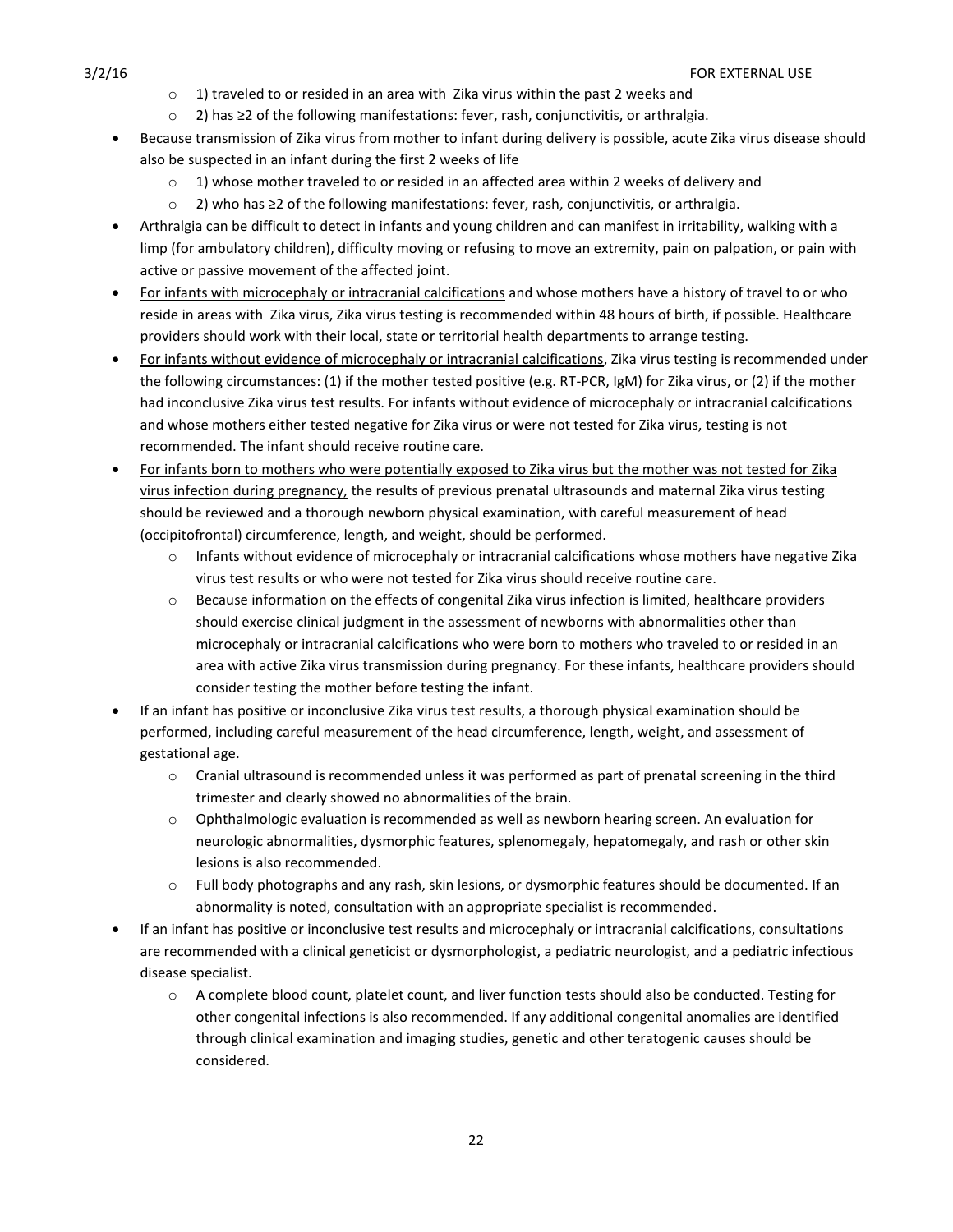- For infants with a negative test result and without suspected abnormalities, healthcare providers should continue with routine pediatric care including measurement of growth and development, and appropriate evaluation and follow-up for any clinical findings that arise.
	- If the newborn has abnormal findings on examination, diagnostic testing for other causes of the newborn's conditions should be performed including testing for other congenital viral infections if indicated.
- If a mother had Zika virus infection during pregnancy but the newborn tests negative for Zika virus:
	- $\circ$  If the newborn does not have abnormal findings on examination, the infant should receive routine pediatric care including measurement of growth and development, and appropriate evaluation and follow-up for any clinical findings that arise.
	- $\circ$  If the newborn has abnormal findings on examination, diagnostic testing for other causes of the newborn's conditions should be performed including testing for other congenital viral infections if indicated.

# <span id="page-22-0"></span>WHAT CDC IS DOING

- CDC's [Emergency Operations Center](http://www.cdc.gov/phpr/eoc.htm) (EOC) was activated January 22, 2016, and moved to a level 1 activation—the highest level – on February 8, 2016. The EOC is the command center for monitoring and coordinating the emergency response to Zika, bringing together CDC scientists with expertise in arboviruses like Zika, reproductive health, birth defects, and developmental disabilities, and travel health. Their work includes:
	- o Developing laboratory tests to diagnose Zika
	- o Conducting studies to learn more about the link between Zika and microcephaly and Guillain-Barré syndrome
	- o Monitoring and reporting cases of Zika, which will helps improve our understanding of how and where Zika is spreading.
	- o Providing guidance to travelers and Americans living in areas with current outbreaks
	- o Providing on-the-ground support in Puerto Rico, Brazil, Colombia, American Samoa, the US Virgin Islands, and Panama
- CDC's EOC is currently home to more than 300 CDC staff working in collaboration with local, national, and international response partners to analyze, validate, and efficiently exchange information about the outbreak.
- The EOC has resources to rapidly transport diagnostic kits, clinical specimens that will be tested for Zika virus, and personnel.
	- o The EOC is serving as CDC's command center for monitoring and coordinating the emergency response to Zika, including sending CDC staff and the procurement and management of all equipment and supplies that CDC responders may need during deployment.
	- o CDC is sending staff to assist with the response senior leader, vector control, emergency management, logistician, epi/surveillance, data entry, pregnancy and birth defects, blood safety, etc.

# <span id="page-22-1"></span>DOMESTIC ACTIVITIES

- CDC has been aware of Zika for some time and has been preparing for its possible introduction into the United States. Laboratories in many countries, including the United States, have been trained to test for chikungunya and dengue, and these laboratories are prepared for Zika testing.
- CDC is working with public health partners and with state health departments to
	- o Alert healthcare providers and the public about Zika.
	- o Post travel notices and other travel-related guidance.
	- o Provide state health laboratories with diagnostic tests.
	- o Monitoring and reporting cases of Zika.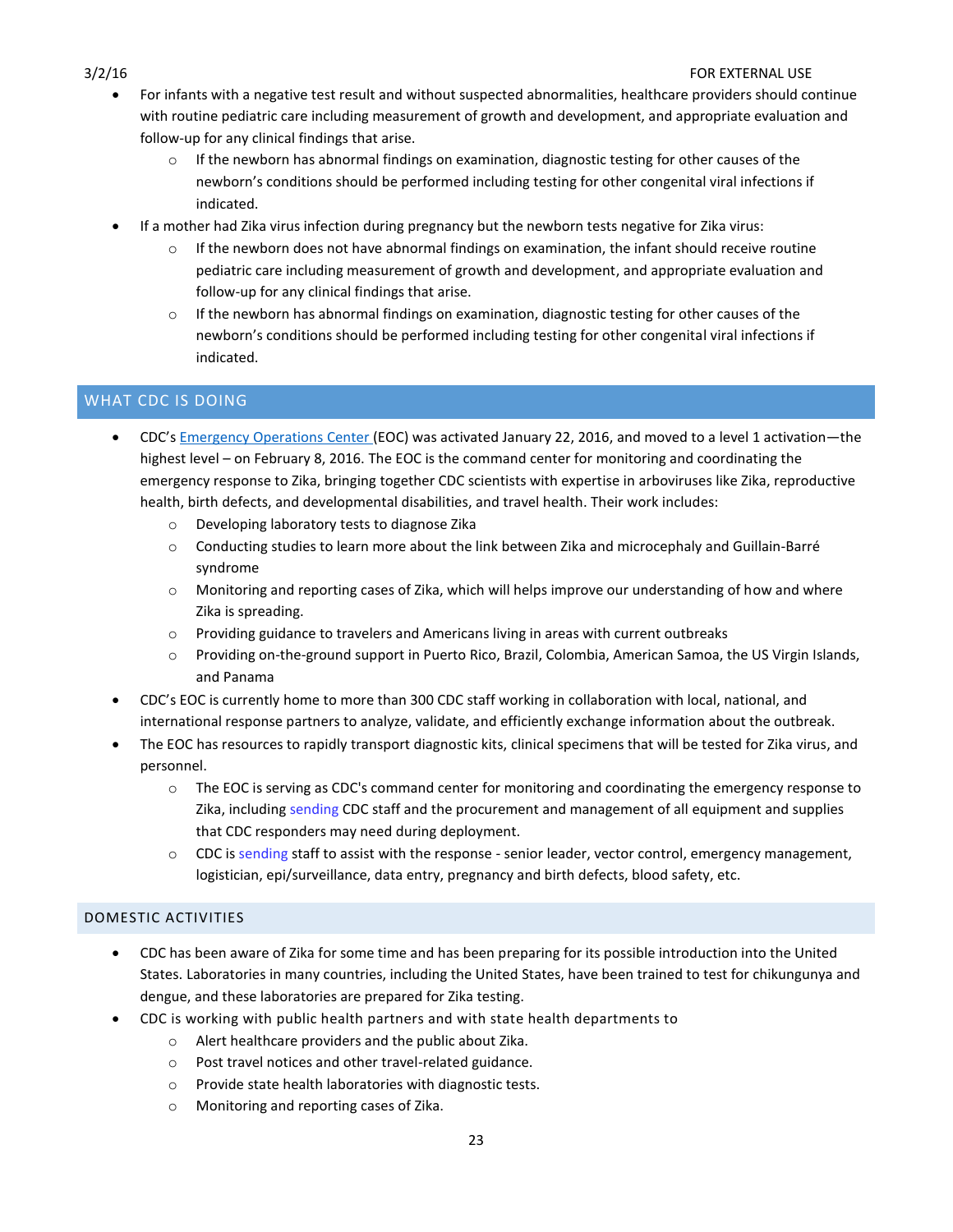- o Publish and disseminate guidelines to inform testing and treatment of people with suspected or confirmed Zika.
- o Study what might be responsible for the reported rise in microcephaly.
- The arrival of Zika in the Americas demonstrates the risks posed by this and other exotic viruses. CDC's health security plans are designed to effectively monitor for disease, equip diagnostic laboratories, and support mosquito control programs both in the United States and around the world.
- CDC is creating and distributing Zika Prevention Kits for affected US territories.
	- o Puerto Rico: Zika prevention kits arrived and distribution scheduled for today, Monday, February 29, 2016.
	- o American Samoa: Zika prevention kits have shipped.
	- o US Virgin Islands: Zika prevention kits have shipped.

# <span id="page-23-0"></span>INTERNATIONAL ACTIVITIES

- CDC has been aware of Zika for some time and has been helping countries prepare for outbreaks like Zika. CDC uses the multi-national Global Health Security Agenda to enhance disease surveillance, equip diagnostic laboratories, improve emergency response, and extend the public health workforce in the United States and around the world.
- CDC is working in laboratories and in dozens of countries, with ministries of health, and with partners around the world to develop a deeper understanding of Zika virus. We are also helping to prevent, control, and respond to the Zika outbreak, along with outbreaks of other diseases like chikungunya, dengue fever, malaria, yellow fever, and other vector-borne diseases. CDC is working through our country offices, Field Epidemiology and Lab Training Programs, Global Disease Detection Centers overseas, Global Disease Detection Operations Center at CDC headquarters, and with international partners to
	- o Alert healthcare providers and the public about Zika.
	- o Post travel notices and other travel-related guidance.
	- o Provide health laboratories with diagnostic tests. Through the CDC's Emergency Operations Center, CDC is assisting countries with Zika testing by supplying them with reagents for molecular diagnostic lab testing.
	- o Monitor and report cases of Zika, which will help improve our understanding of how and where Zika is spreading.
	- $\circ$  Study the potential link between Zika and microcephaly and Guillain-Barré syndrome.
- CDC is committed to global health security. We help build the capacity of even the most vulnerable countries to detect, prevent, and respond to public health emergencies within their own borders.
- Through its 24/7 Global Disease Detection Operations Center, regional Global Disease Detection Centers, Country Offices, and global Field Epidemiology and Laboratory Training Programs, CDC is working with governments, ministries of health, and international partners to conduct rigorous surveillance for new and emerging infections, identify and characterize new pathogens, develop and evaluate new laboratory methods, and train disease detectives in the countries in which they operate.
- CDC's Global Disease Detection Operations Center operates 24/7 and is continually carrying out event-based surveillance to monitor this outbreak globally.
	- o This center, in collaboration with Zika subject matter experts and international partners and governments, has been conducting event-based surveillance to monitor spread of Zika from Brazil to other areas in the Americas since May 2015, sharing this information to coordinate the response.
- CDC's Global Disease Detection (GDD) program, launched in 2004, was one of the first ways CDC systematically began helping countries build the systems they need to prevent, detect and respond to health threats. Its regional centers are currently working with governments and international partners to provide data from the field back to CDC's Global Disease Detection Operations Center for global surveillance.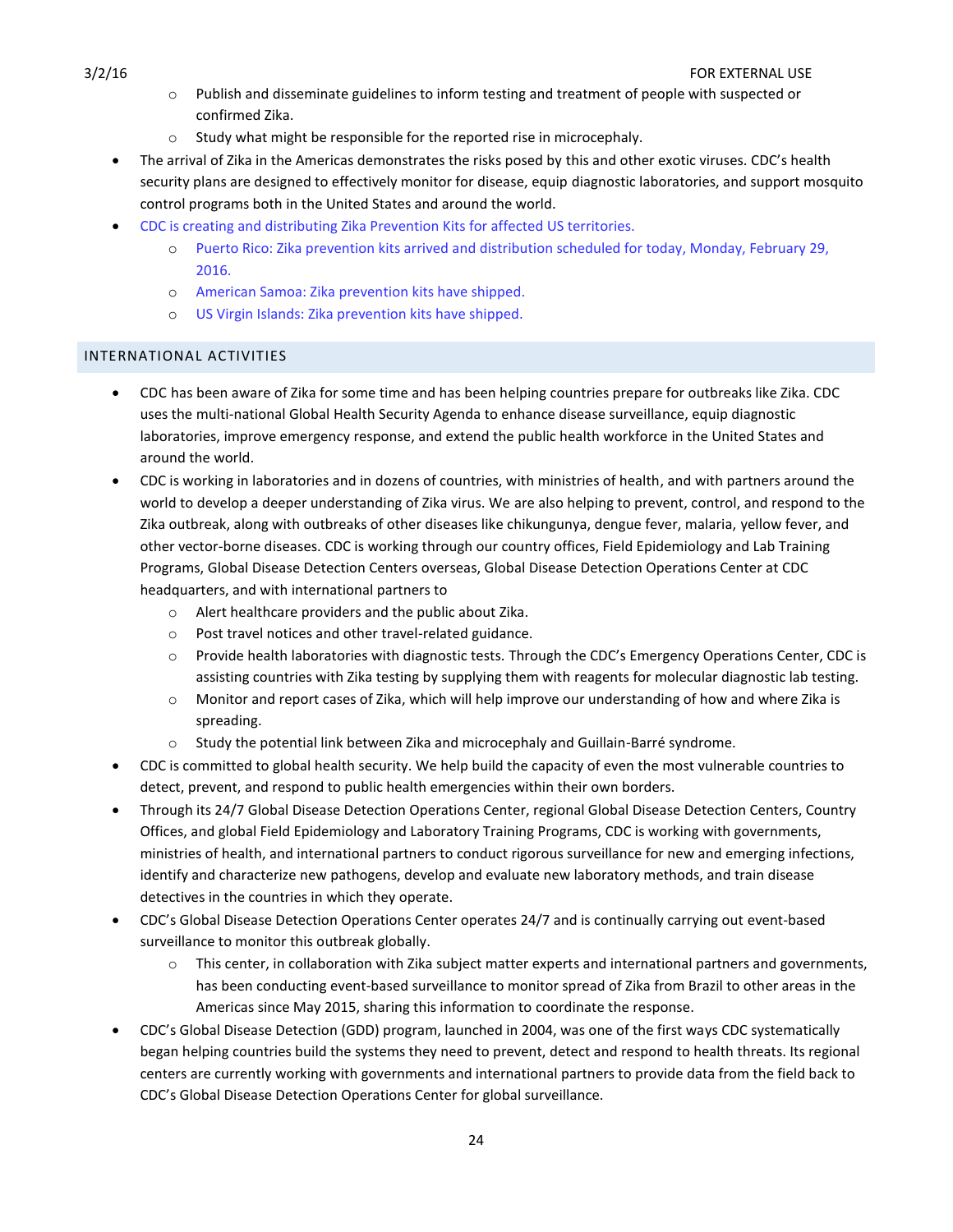- o Because of this work we are able to know:
	- Where (in what regions) we are seeing microcephaly
	- Where there are significant upticks in Guillain-Barre syndrome. This includes cases reported in Honduras, El Salvador, and Colombia.
- CDC's Latin American regional GDD Center in Guatemala has been critical in:
	- o Ensuring that emergency operating centers in these countries are equipped and ready to activate and perform, and that different government agencies in each country know how to collaborate across programs on the response.
	- o Helping Colombia, El Salvador, Guatemala, Honduras, and Panama with lab testing for Zika and chikungunya.
	- o Instituting four functions vital to disease detection and surveillance in the countries it serves:
		- A common test platform and protocol for detecting influenza;
		- **Emergency action plans;**
		- **Trained epidemiologists and lab technicians through the Field Epidemiology and Lab Training** Programs (FETP and FELTP)
	- o Enhanced lab capabilities including:
		- Supporting Zika virus testing in Guatemala, diagnostic training in South and Central America, and specimen transport in the Latin American region; and sharing protocols and procedures with labs in Lima, Peru to strengthen overall ability to accurately and quickly test for disease.
- In an effort to better understand what might be responsible for the rise in microcephaly cases, the Brazilian Ministry of Health (MOH) and the Pan American Health Organization (PAHO) are investigating.
	- o PAHO invited CDC to provide technical assistance to the Brazil MOH for its investigation of microcephaly and the possible association with Zika virus infection by collaborating on studies.
	- o CDC regularly communicates with representatives from PAHO and the Brazil MOH to discuss the investigation and laboratory testing options.
	- o CDC has offered to test samples from the microcephaly cases for serologic evidence of Zika virus infection until in-country capacity can be established.
- CDC's FETP and FELTP programs provide real-time training to capable "disease detectives" and laboratory specialists in these countries who can identify and target disease.
- CDC's Central America Regional Program includes programs in Belize, Costa Rica, Dominican Republic, El Salvador, Haiti, Guatemala, Honduras, and Panama.
	- o These countries are coordinated through REDCEC (Red Centroamericana de Epidemiologia de Campo; Central American Network of Field Epidemiology).
	- $\circ$  At this time, we don't know how many FETP graduates are involved in Zika activities.
	- o Brazil, Mexico, Colombia, and additional South American countries have independent FETPs.
	- $\circ$  The Central America FETP is in discussion for potential studies related to Zika.
		- Estimation of baseline microcephaly rate, most easily conducted by medical records review of facility deliveries or review of CLAP data or both;
		- Evaluation of congenital malformations surveillance system, if one exists; if not, scoping of potential data sources leading to a proposal of one;
		- Evaluation of acute febrile syndrome surveillance system. This is most feasible in places with surveillance sites such as ViCo (Integrated Community Surveillance) in Guatemala, which has been active since 2007;
		- Entomologic surveillance at sites with acute febrile syndrome surveillance;
		- Pregnant women and offspring cohort (prospective or retrospective) study assessing impact of acute febrile illness on birth outcomes and achievement of early developmental milestones,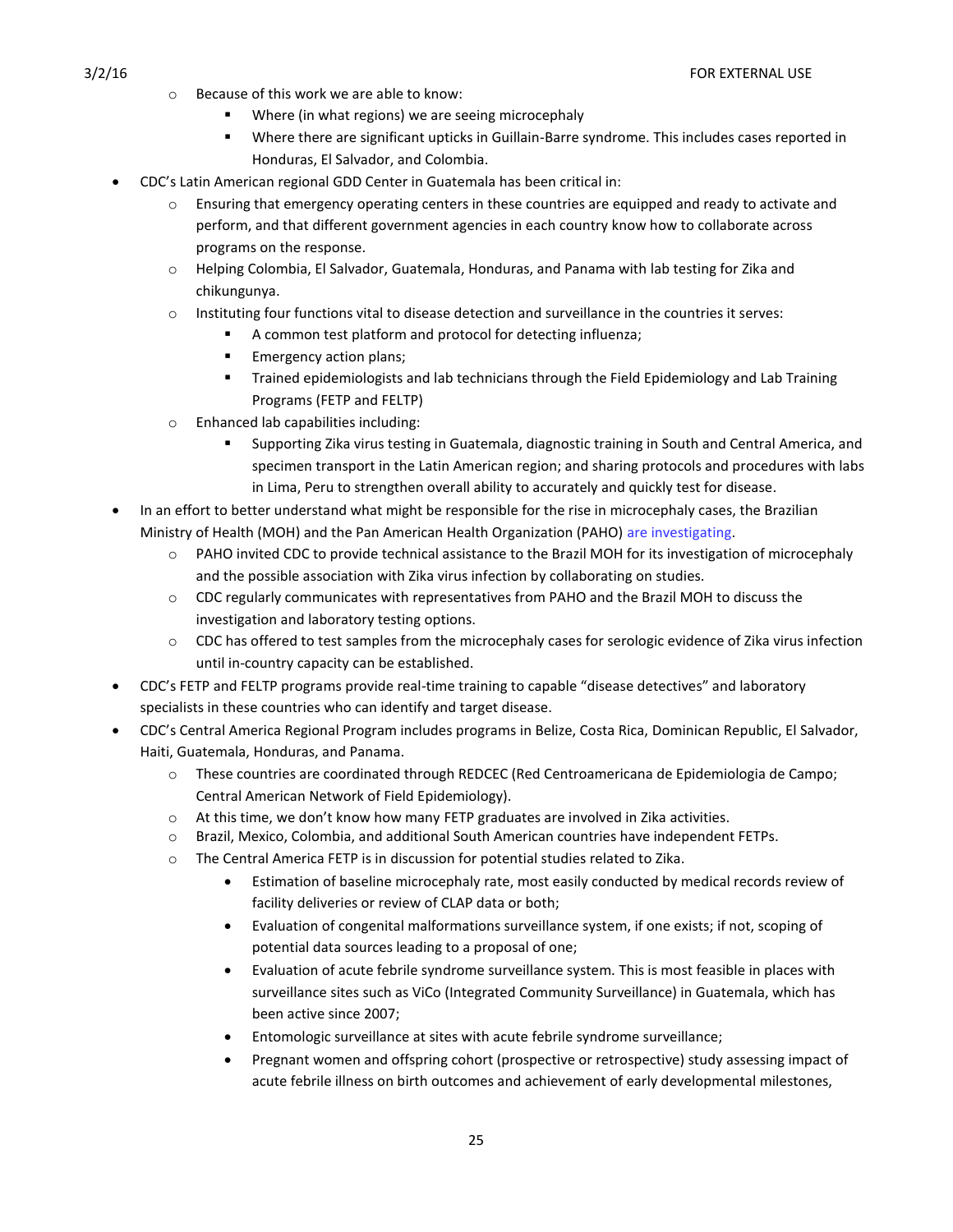most feasible in Social Security health systems due to relatively captive population and better health information systems.

# <span id="page-25-0"></span>CDC FOUNDATION

- At CDC's request, the CDC Foundation activated two funds on February 10, 2016, to help with the Zika response: [the U.S. Emergency Response Fund and the Global Disaster Response Fund.](http://www.cdcfoundation.org/zika-response)
- These funds allow CDC to better prepare for and respond to crisis situations, such as Zika, by providing flexibility to meet needs that would not otherwise be met through federally appropriated funds.
- Financial support raised through these funds will enhance CDC's response in a number of ways, such as extend the agency's ability to alert healthcare providers and the public about Zika; fund Zika prevention kits with educational materials for pregnant women in Puerto Rico and other high-risk areas; protect travelers with guidance and information; support state health laboratories with diagnostic tests; and detect and report cases to help prevent further spread.

# <span id="page-25-1"></span>GLOBAL MESSAGES

*Messages in this section differ from those used for US audiences.* 

- There is no vaccine to prevent Zika virus disease. The best way to prevent diseases spread by mosquitoes is to protect yourself and your family from mosquito bites. Here's how:
	- $\circ$  Wear clothes that cover as much of the body as possible, such as long-sleeved shirts and long pants.
	- $\circ$  Stay in places with air conditioning or that use window and door screens to keep mosquitoes outside.
	- o Use a repellent with one of the following active ingredients: DEET, picaridin, IR3535, some oil of lemon eucalyptus, and para-menthane-diol products. This includes women who are pregnant and breastfeeding. See [CDC's website](http://www.cdc.gov/zika/fs-posters/index.html) for a table of recommended active ingredients and their common names. We do not know the effectiveness of many natural insect repellents.
		- When used as directed, these insect repellents are proven safe and effective even for pregnant and breastfeeding women.
		- Do not use insect repellents on babies younger than 2 months old. Do not use products containing para-menthane-diol on children younger than 3 years old.
		- Mosquito netting can be used to cover babies younger than 2 months old in carriers, strollers, or cribs to protect them from mosquito bites.
		- Do not use oil of lemon eucalyptus on children younger than 3 years old.
		- Always follow the product label instructions.
		- Reapply insect repellent as directed.
		- Do not spray repellent on the skin under clothing.
		- If you are also using sunscreen, apply sunscreen before applying insect repellent.
	- o Treat clothing and gear with permethrin or buy permethrin-treated items.
		- **Treated clothing remains protective after multiple washings. See product information to learn** how long the protection will last.
		- **If treating items yourself, follow the product instructions carefully.**
		- Do **NOT** use permethrin products directly on skin. They are intended to treat clothing.
- If you have a baby or child
	- o Do not use insect repellent on babies younger than 2 months of age.
	- o Do not use oil of lemon eucalyptus insect repellent on children younger than 3 years old.
	- o Dress your child in clothing that covers arms and legs.
	- o Cover crib, stroller, and baby carrier with mosquito netting.
	- $\circ$  Do not apply insect repellent onto a child's hands, eyes, mouth, and cut or irritated skin.